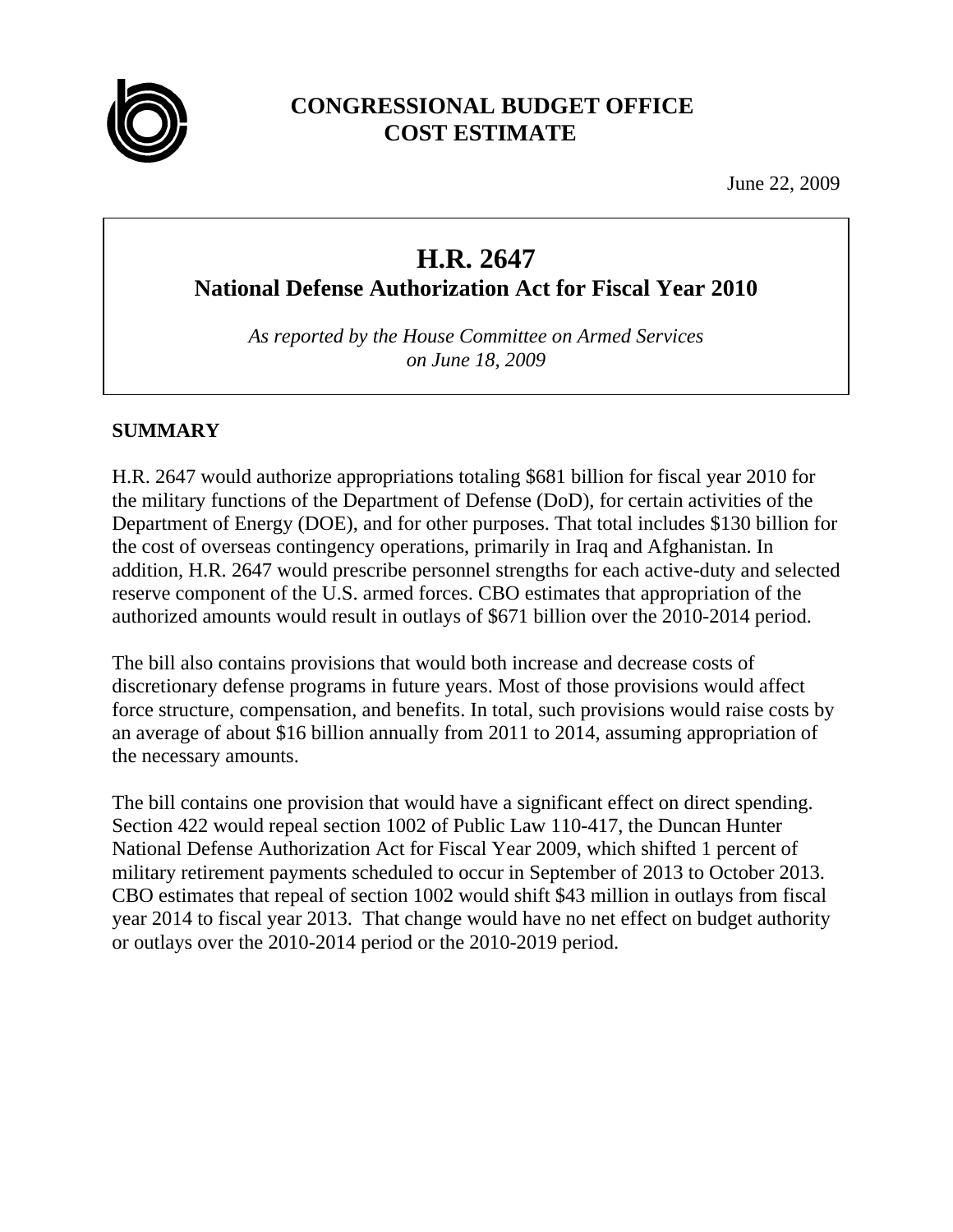Enactment of the bill would not affect revenues.

H.R. 2647 contains both intergovernmental and private-sector mandates as defined in the Unfunded Mandates Reform Act (UMRA). CBO estimates that the costs of the intergovernmental mandates would not exceed the threshold established in UMRA (\$69 million in 2009, adjusted annually for inflation). CBO cannot determine whether the costs to the private sector would exceed the annual threshold (\$139 million in 2009, adjusted annually for inflation).

## **ESTIMATED COST TO THE FEDERAL GOVERNMENT**

The estimated budgetary impact of H.R. 2647 is summarized in Table 1. Almost all of the \$681 billion that would be authorized by the bill is for activities within budget function 050 (national defense). Other costs—some occurring beyond 2010—fall within other budget functions, including: authorizations of \$168 million for the Maritime Administration (function 400—transportation); \$134 million for the Armed Forces Retirement Home (function 600—income security); \$24 million for the Naval Petroleum Reserves (function 270—energy); and \$4.5 million annually through 2015 for the Sikes Act (function 300—natural resources and environment, and function 050—national defense).

## **BASIS OF ESTIMATE**

For this estimate, CBO assumes that H.R. 2647 will be enacted near the start of fiscal year 2010 and that the authorized amounts will be appropriated.

## **Spending Subject to Appropriation**

The bill would specifically authorize appropriations totaling \$681 billion in 2010 (see Table 2). Of that amount, \$551.0 billion is for authorizations of regular (non-emergency) appropriations—\$534.1 billion for DoD, \$16.5 billion for atomic energy activities within DOE, and \$0.3 billion for other programs.

Compared to regular appropriations currently enacted for 2009, the 2010 level authorized for DoD would be an increase of \$20.7 billion (4.0 percent), while the level authorized for DOE would be an increase of \$0.6 billion (3.8 percent). The four largest categories of DoD spending would receive increases as follows: military personnel—\$10.8 billion (8.6 percent); operation and maintenance—\$6.5 billion (3.6 percent); procurement— \$5.1 billion (5.0 percent), and research and development—\$0.1 billion (0.1 percent).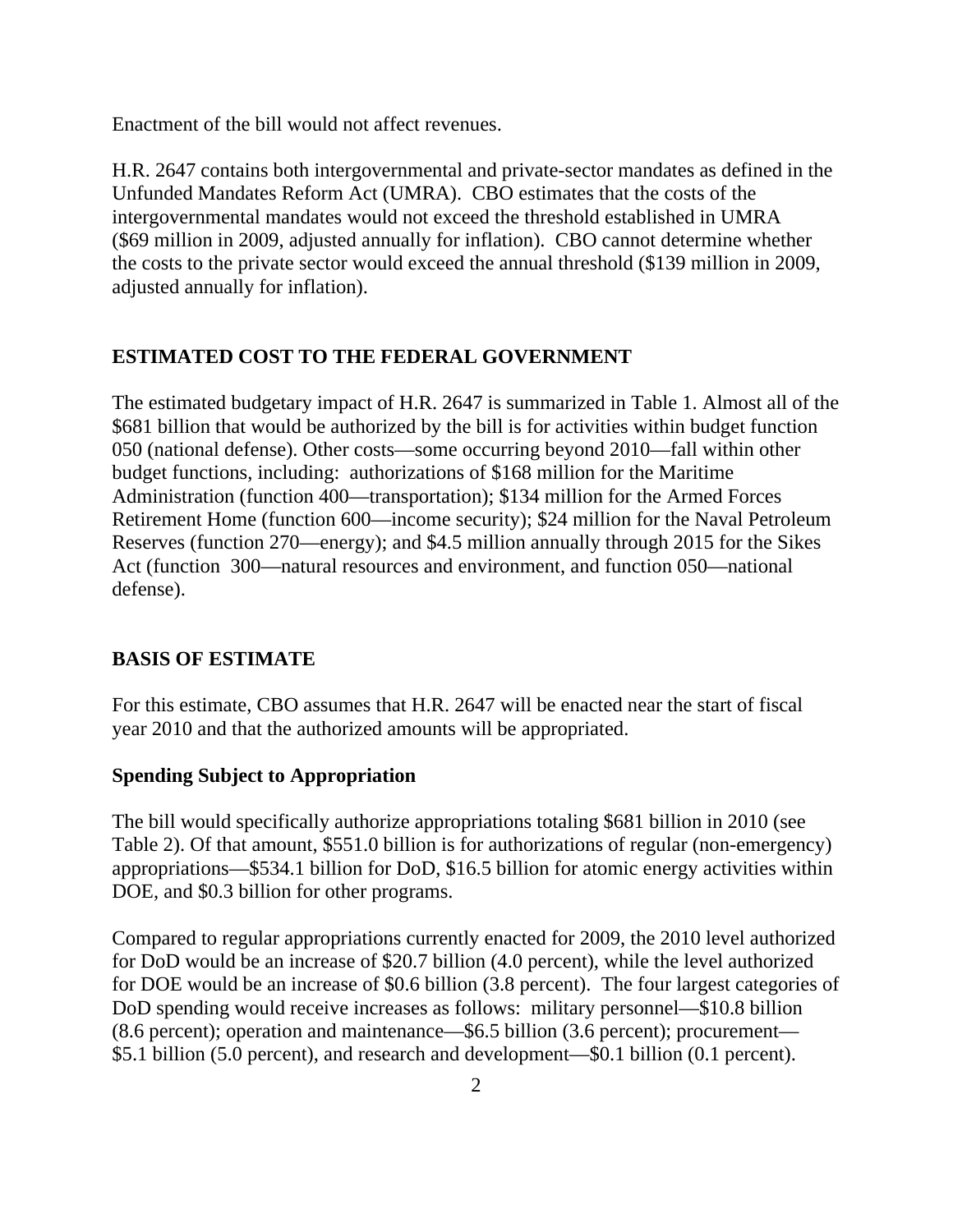|                                                                                                             | By Fiscal Year, in Millions of Dollars |                  |                  |                  |          |                  |  |
|-------------------------------------------------------------------------------------------------------------|----------------------------------------|------------------|------------------|------------------|----------|------------------|--|
|                                                                                                             | 2010                                   | 2011             | 2012             | 2013             | 2014     | 2010-<br>2014    |  |
| SPENDING SUBJECT TO APPROPRIATION                                                                           |                                        |                  |                  |                  |          |                  |  |
| Authorization of Regular Appropriations for<br>2010, primarily for the Departments of Defense<br>and Energy |                                        |                  |                  |                  |          |                  |  |
| <b>Authorization Level</b>                                                                                  | 550,962                                | 5                | 5                | 5                | 5        | 550,980          |  |
| <b>Estimated Outlays</b>                                                                                    | 354,129                                | 125,298          | 42,897           | 14,444           | 5,737    | 542,505          |  |
| Authorization of Appropriations for 2010 for<br><b>Overseas Contingency Operations</b>                      |                                        |                  |                  |                  |          |                  |  |
| <b>Authorization Level</b>                                                                                  | 130,000                                | $\Omega$         | $\Omega$         | $\theta$         | $\theta$ | 130,000          |  |
| <b>Estimated Outlays</b>                                                                                    | 66,601                                 | 42,418           | 14,243           | 3,986            | 1,283    | 128,531          |  |
| Total                                                                                                       |                                        |                  |                  |                  |          |                  |  |
| <b>Authorization Level</b>                                                                                  | 680,962                                | 5                | 5                | 5                | 5        | 680,980          |  |
| <b>Estimated Outlays</b>                                                                                    | 420,730                                | 167,716          | 57,140           | 18,430           | 7,020    | 671,036          |  |
| <b>CHANGES IN DIRECT SPENDING</b>                                                                           |                                        |                  |                  |                  |          |                  |  |
| <b>Estimated Budget Authority</b>                                                                           | $\boldsymbol{0}$                       | $\boldsymbol{0}$ | $\boldsymbol{0}$ | $\boldsymbol{0}$ | $\theta$ | $\boldsymbol{0}$ |  |
| <b>Estimated Outlays</b>                                                                                    | $\Omega$                               | $\theta$         | $\theta$         | 43               | $-43$    | $\theta$         |  |

#### **TABLE 1. BUDGETARY IMPACT OF H.R. 2647, THE NATIONAL DEFENSE AUTHORIZATION ACT FOR FISCAL YEAR 2010**

Notes: The authorization levels in this table reflect amounts specifically authorized by the bill. The bill also implicitly authorizes some activities in 2011 and future years; those authorizations are not included above (but are shown in Table 3) because funding for those activities would be covered by specific authorizations in future years.

Numbers may not add to totals because of rounding.

The \$130 billion that would be authorized for overseas contingency operations primarily for military operations in Iraq and Afghanistan—represents a decrease of about \$14 billion (roughly 10 percent) compared to the amount currently appropriated for 2009 for those operations. The decreases are primarily in accounts for military personnel and procurement.

The bill also contains provisions that would both increase or decrease the cost of defense discretionary programs in future years. Most of those provisions would affect end strength, military compensation, health benefits, and multiyear procurement authorities.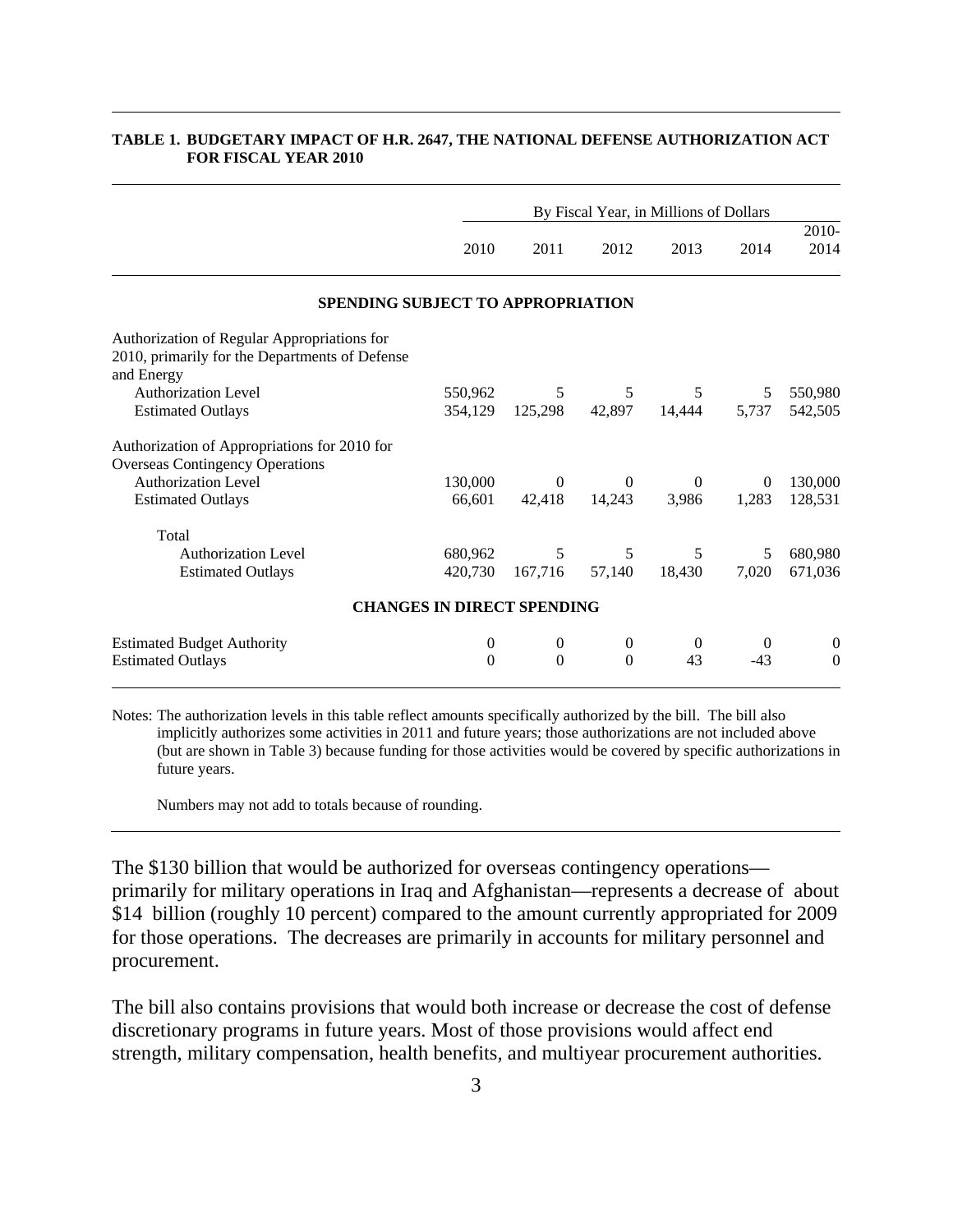The estimated costs of those provisions are shown in Table 3 and discussed below. The following discussion does not address the timing of outlays from those estimated authorizations.

**Force Structure.** The bill would affect force structure by setting end-strength levels for the various military services.

Title IV would authorize active and reserve end-strength levels for 2010 and would set the minimum end-strength authorization in permanent law.

Under title IV, the authorized end strengths in 2010 for active-duty personnel and personnel in the selected reserves would total about 1,410,000 and 855,000, respectively. Of those selected reservists, about 78,900 would serve on active duty in support of the reserves. In total, active-duty end strength would increase by about 40,200 and selectedreserve end strength would increase by about 6,400 when compared with levels authorized in 2009.

Also, this title would allow DoD to temporarily increase end strength for active-duty personnel in the Army by 30,000 in fiscal years 2011 and 2012 above the level authorized in this bill for 2010.

*Active-Duty End Strength.*Section 401 would authorize 15,000 additional active-duty personnel for the Army, 8,100 additional active-duty personnel for the Marine Corps, about 2,500 additional active-duty personnel for the Navy, and about 14,700 additional active-duty personnel for the Air Force—which CBO estimates would increase costs to DoD by \$31 billion over the 2010-2014 period. Those costs include the pay and benefits of the additional personnel, as well as costs for operation and maintenance. Costs for procurement and construction are included for the cost of additional personnel in both the Army and Marine Corps to support adding and reorganizing units as part of the Grow the Force initiative.

*Army Temporary 30,000 Increase.*Section 403 would allow the Secretary of Defense to temporarily increase the Army's active-duty end strength by 30,000 in 2011 and 2012 compared with the level authorized in section 401 for 2010. CBO estimates that the temporary increase in end strength for the Army would raise costs for salaries and other expenses by roughly \$2 billion in 2011, \$4 billion in 2012, and \$2 billion in 2013.

*Reserve Component End Strengths.* Sections 411 and 412 would authorize the end strengths for the reserve components, including those who serve on active duty in support of the reserves. Under this bill, the selected reserve would experience a net increase in end strength of about 6,400, with the Navy Reserve and Air National Guard losing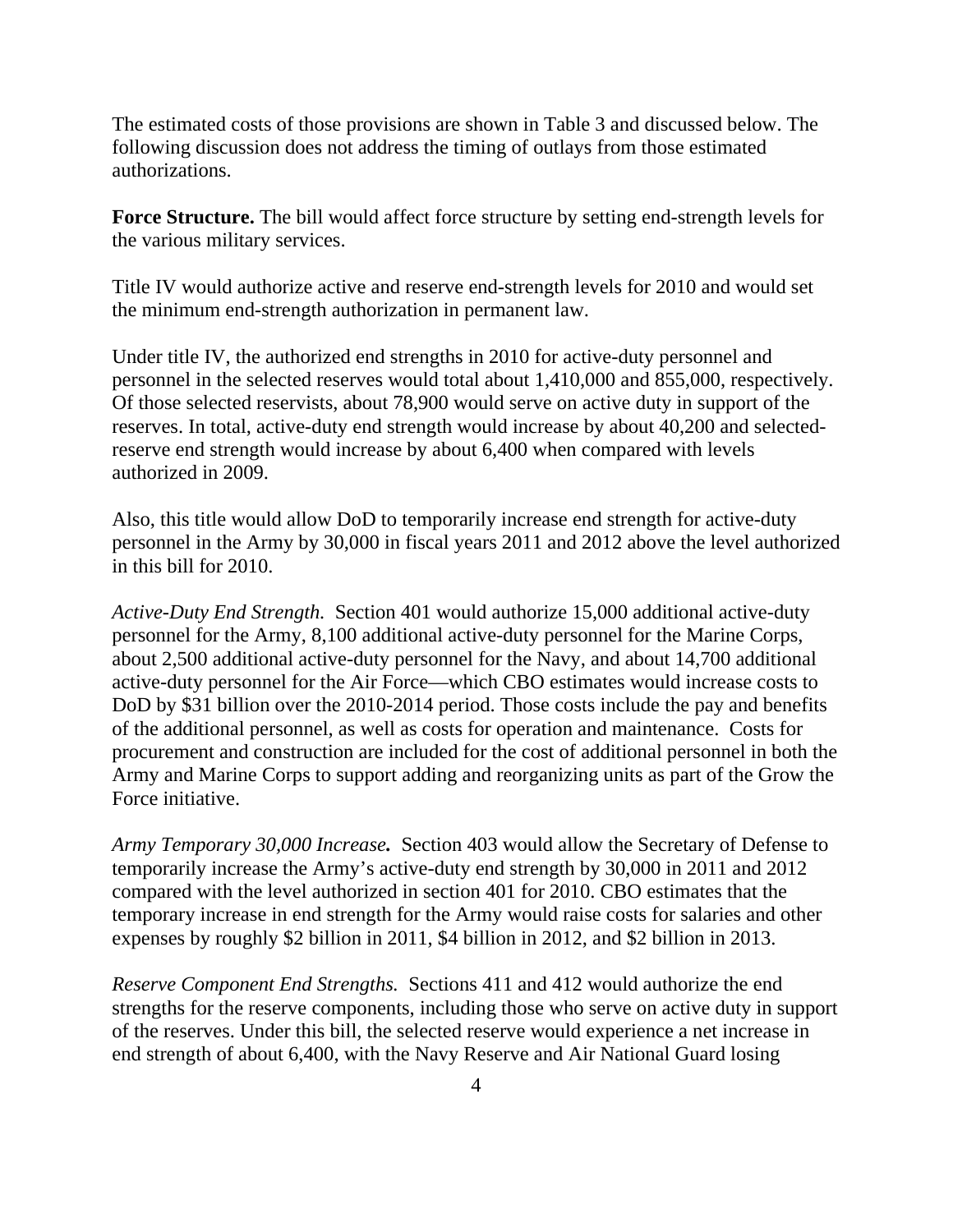personnel while the Army National Guard and Air Force Reserve would see an increase. On net, the number of full-time reservists who serve on active duty in support of the reserves would increase by about 170. CBO estimates that the net result of implementing those provisions would be an increase in costs for salaries and other expenses for selected reservists of \$571 million in 2010 and about \$2 billion over the 2010-2014 period, compared with the authorized end-strength levels for 2009.

*Reserve Technicians End Strengths.* In addition, section 413 would authorize the minimum end-strength levels for dual-status military technicians, who are federal civilian personnel required to maintain membership in a selected reserve component as a condition of their employment. Under this bill, the required number of technicians would increase on net by 275 relative to the levels currently authorized. CBO estimates the costs in civilian salaries and expenses that would result from additional military technicians would total about \$120 million over the 2010-2014 period, compared with the minimum end-strength levels for technicians in 2009.

*Coast Guard Reserve End Strengths.* The bill also would authorize an end-strength level of 10,000 servicemembers in 2010 for the Coast Guard Reserve. Because this authorization is the same as that under current law, CBO does not estimate any additional costs for this provision.

**Compensation and Benefits.** H.R. 2647 contains several provisions that would affect military compensation and benefits for uniformed personnel. The bill would specifically authorize regular appropriations of \$135.7 billion for the costs of military pay and allowances in 2010. For related costs due to overseas contingency operations (primarily in Iraq and Afghanistan), the bill would authorize an additional \$13.6 billion for 2010.

*Pay Raises*. Section 601 would raise basic pay for all individuals in the uniformed services by 3.4 percent, effective January 1, 2010. CBO estimates the total cost of a 3.4 percent military pay raise would be about \$2.4 billion in 2010. Compared with current law (under which CBO estimates the across-the-board increase that will go into effect on January 1 will be 2.9 percent), this section would increase the pay raise in 2010 by an additional 0.5 percent. CBO estimates the incremental cost of this larger raise would be about \$350 million in 2010 and \$2.3 billion over the 2010-2014 period.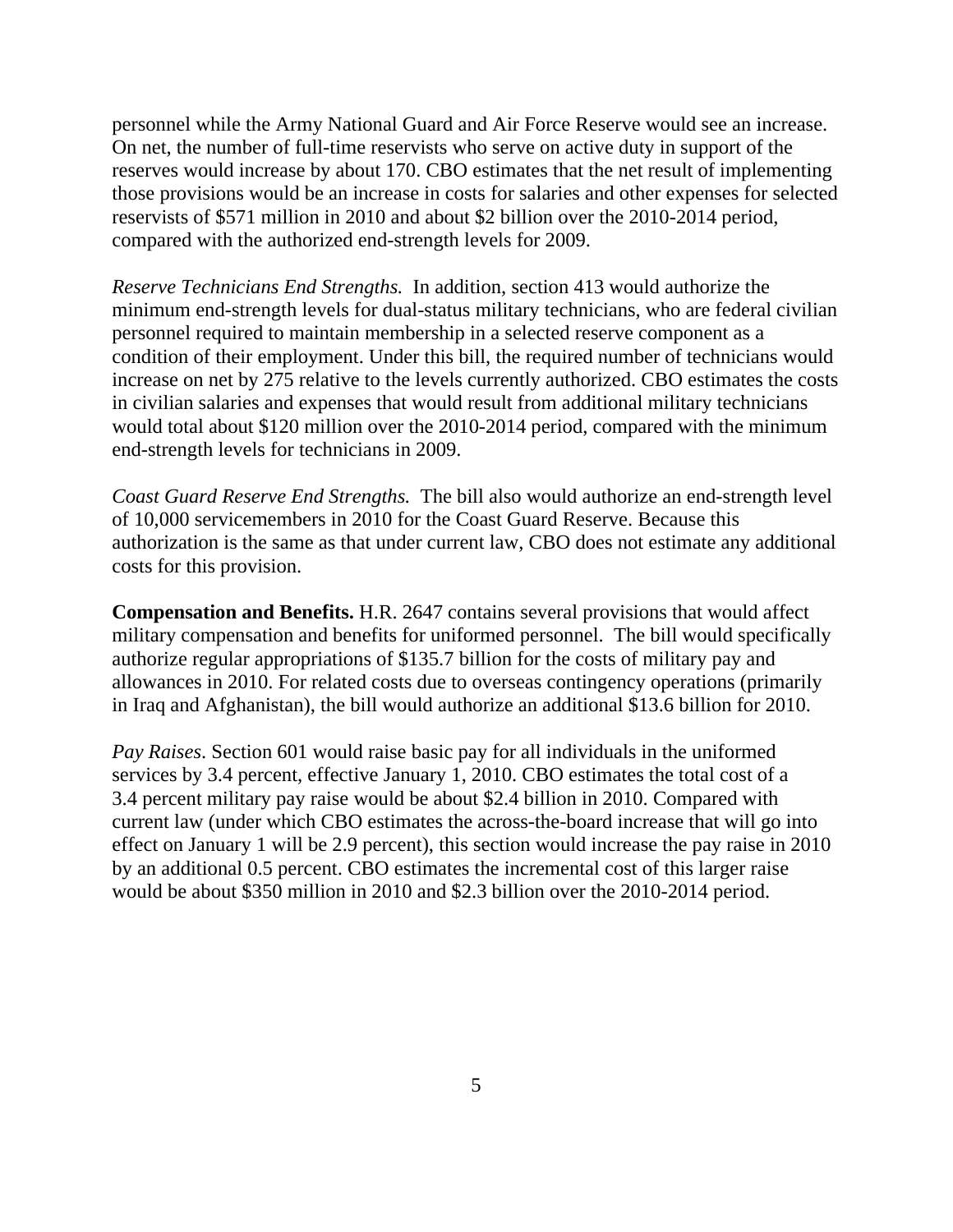|                                                | By Fiscal Year, in Millions of Dollars |                  |                  |                  |                  |                  |  |
|------------------------------------------------|----------------------------------------|------------------|------------------|------------------|------------------|------------------|--|
|                                                | 2010                                   | 2011             | 2012             | 2013             | 2014             | $2010 -$<br>2014 |  |
| <b>Authorization of Regular Appropriations</b> |                                        |                  |                  |                  |                  |                  |  |
| Department of Defense                          |                                        |                  |                  |                  |                  |                  |  |
| Military Personnel <sup>a</sup>                |                                        |                  |                  |                  |                  |                  |  |
| <b>Authorization Level</b>                     | 135,723                                | $\theta$         | $\mathbf{0}$     | $\Omega$         | $\overline{0}$   | 135,723          |  |
| <b>Estimated Outlays</b>                       | 129,480                                | 5,700            | 68               | 14               | $\Omega$         | 135,262          |  |
| <b>Operation and Maintenance</b>               |                                        |                  |                  |                  |                  |                  |  |
| <b>Authorization Level</b>                     | 185,571                                | $\overline{0}$   | $\mathbf{0}$     | $\Omega$         | $\boldsymbol{0}$ | 185,571          |  |
| <b>Estimated Outlays</b>                       | 134,159                                | 38,599           | 8,480            | 2,089            | 844              | 184,171          |  |
| Procurement                                    |                                        |                  |                  |                  |                  |                  |  |
| <b>Authorization Level</b>                     | 106,759                                | $\theta$         | $\Omega$         | $\Omega$         | $\theta$         | 106,759          |  |
| <b>Estimated Outlays</b>                       | 28,084                                 | 38,970           | 22,735           | 8,763            | 3,498            | 102,050          |  |
| <b>Research and Development</b>                |                                        |                  |                  |                  |                  |                  |  |
| <b>Authorization Level</b>                     | 79,654                                 | $\mathbf{0}$     | $\overline{0}$   | $\theta$         | 0                | 79,654           |  |
| <b>Estimated Outlays</b>                       | 43,499                                 | 28,670           | 4,903            | 1,172            | 362              | 78,606           |  |
| Military Construction and Family Housing       |                                        |                  |                  |                  |                  |                  |  |
| Authorization Level                            | 23,261                                 | $\mathbf{0}$     | $\mathbf{0}$     | $\theta$         | $\overline{0}$   | 23,261           |  |
| <b>Estimated Outlays</b>                       | 4,375                                  | 8,660            | 5,818            | 2,465            | 1,035            | 22,352           |  |
| <b>Revolving Funds</b>                         |                                        |                  |                  |                  |                  |                  |  |
| <b>Authorization Level</b>                     | 3,158                                  | $\overline{0}$   | $\overline{0}$   | $\overline{0}$   | $\theta$         | 3,158            |  |
| <b>Estimated Outlays</b>                       | 2,415                                  | 467              | 147              | 86               | 43               | 3,158            |  |
| <b>General Transfer Authority</b>              |                                        |                  |                  |                  |                  |                  |  |
| Authorization Level                            | $\mathbf{0}$                           | $\overline{0}$   | $\theta$         | $\Omega$         | $\overline{0}$   | $\boldsymbol{0}$ |  |
| <b>Estimated Outlays</b>                       | 700                                    | $-150$           | $-300$           | $-150$           | $-50$            | 50               |  |
| Subtotal Department of Defense                 |                                        |                  |                  |                  |                  |                  |  |
| <b>Authorization Level</b>                     | 534,126                                | $\theta$         | $\overline{0}$   | $\Omega$         | $\theta$         | 534,126          |  |
| <b>Estimated Outlays</b>                       | 342,712                                | 120,916          | 41,851           | 14,439           | 5,732            | 525,650          |  |
| Atomic Energy Defense Activities               |                                        |                  |                  |                  |                  |                  |  |
| Authorization Level <sup>b</sup>               | 16,507                                 | $\boldsymbol{0}$ | $\boldsymbol{0}$ | $\boldsymbol{0}$ | 0                | 16,507           |  |
| <b>Estimated Outlays</b>                       | 11,151                                 | 4,327            | 1.029            | $\boldsymbol{0}$ | $\Omega$         | 16,507           |  |

#### **TABLE 2. SPECIFIED AUTHORIZATIONS IN H.R. 2647**

(Continued)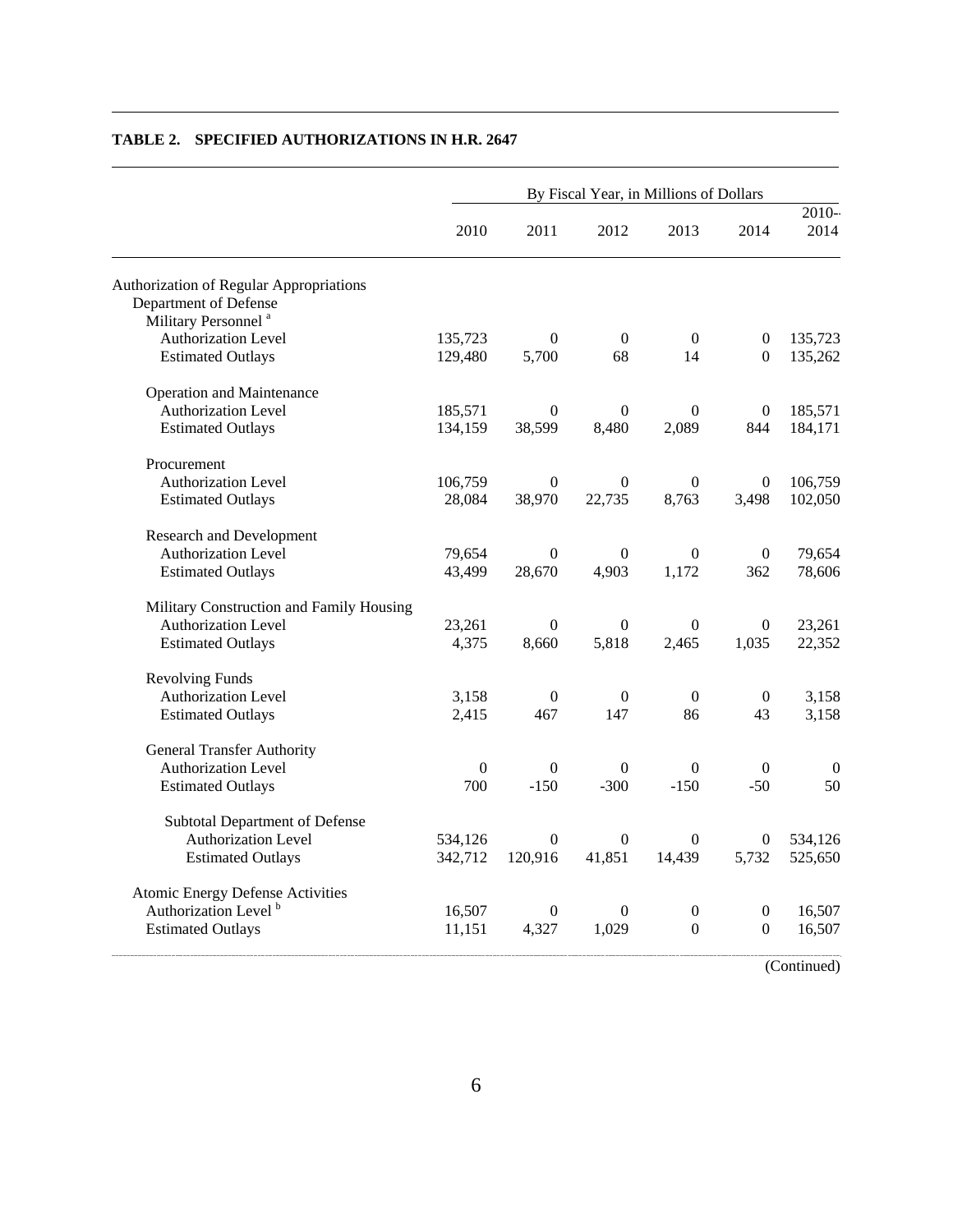#### **TABLE 2. CONTINUED**

|                                                                                                     | By Fiscal Year, in Millions of Dollars |                  |                  |                  |                  |                  |
|-----------------------------------------------------------------------------------------------------|----------------------------------------|------------------|------------------|------------------|------------------|------------------|
|                                                                                                     | 2010                                   | 2011             | 2012             | 2013             | 2014             | $2010 -$<br>2014 |
| Other Programs                                                                                      |                                        |                  |                  |                  |                  |                  |
| Authorization Level <sup>c</sup>                                                                    | 329                                    | 5                | 5                | $\mathfrak s$    | $\sqrt{5}$       | 347              |
| <b>Estimated Outlays</b>                                                                            | 266                                    | 55               | 17               | 5                | 5                | 347              |
| Subtotal, Authorization of Regular<br>Appropriations                                                |                                        |                  |                  |                  |                  |                  |
| Authorization Level                                                                                 | 550,962                                | 5                | 5                | 5                | 5                | 550,980          |
| <b>Estimated Outlays</b>                                                                            | 354,129                                | 125,298          | 42,897           | 14,444           | 5,737            | 542,505          |
| Authorization of Appropriations for Overseas<br><b>Contingency Operations</b><br>Military Personnel |                                        |                  |                  |                  |                  |                  |
| <b>Authorization Level</b>                                                                          | 13,586                                 | $\Omega$         | $\boldsymbol{0}$ | $\boldsymbol{0}$ | $\boldsymbol{0}$ | 13,586           |
| <b>Estimated Outlays</b>                                                                            | 12,892                                 | 650              | $\overline{7}$   | $\overline{2}$   | $\boldsymbol{0}$ | 13,551           |
| <b>Operation and Maintenance</b>                                                                    |                                        |                  |                  |                  |                  |                  |
| Authorization Level                                                                                 | 89,785                                 | $\overline{0}$   | $\overline{0}$   | $\overline{0}$   | $\boldsymbol{0}$ | 89,785           |
| <b>Estimated Outlays</b>                                                                            | 48,839                                 | 29,964           | 7,571            | 1,953            | 668              | 88,995           |
| Procurement                                                                                         |                                        |                  |                  |                  |                  |                  |
| <b>Authorization Level</b>                                                                          | 24,416                                 | $\Omega$         | $\Omega$         | $\boldsymbol{0}$ | $\boldsymbol{0}$ | 24,416           |
| <b>Estimated Outlays</b>                                                                            | 4,225                                  | 10,932           | 6,194            | 1,903            | 573              | 23,827           |
| <b>Research and Development</b>                                                                     |                                        |                  |                  |                  |                  |                  |
| <b>Authorization Level</b>                                                                          | 410                                    | $\boldsymbol{0}$ | $\boldsymbol{0}$ | $\boldsymbol{0}$ | $\boldsymbol{0}$ | 410              |
| <b>Estimated Outlays</b>                                                                            | 211                                    | 156              | 28               | 6                | $\overline{2}$   | 403              |
| <b>Military Construction</b>                                                                        |                                        |                  |                  |                  |                  |                  |
| Authorization Level                                                                                 | 1,405                                  | $\boldsymbol{0}$ | $\boldsymbol{0}$ | $\mathbf{0}$     | $\boldsymbol{0}$ | 1,405            |
| <b>Estimated Outlays</b>                                                                            | 145                                    | 567              | 436              | 145              | 61               | 1,354            |
| <b>Working Capital Funds</b>                                                                        |                                        |                  |                  |                  |                  |                  |
| Authorization Level                                                                                 | 397                                    | $\boldsymbol{0}$ | $\boldsymbol{0}$ | $\boldsymbol{0}$ | $\boldsymbol{0}$ | 397              |
| <b>Estimated Outlays</b>                                                                            | 149                                    | 189              | 47               | 9                | 3                | 397              |

(Continued)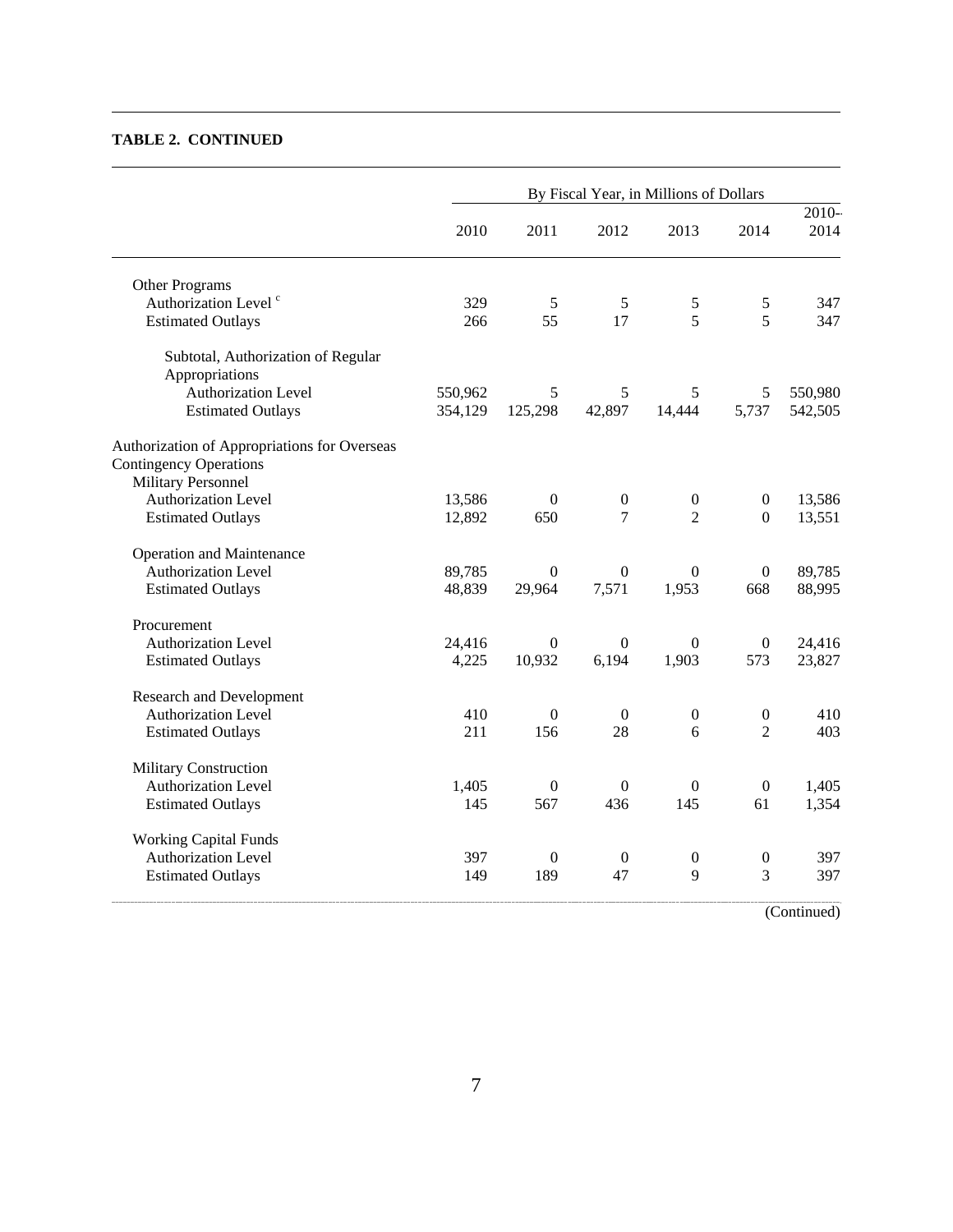#### **TABLE 2. CONTINUED**

|                                       | By Fiscal Year, in Millions of Dollars |          |          |          |          |                  |  |
|---------------------------------------|----------------------------------------|----------|----------|----------|----------|------------------|--|
|                                       | 2010                                   | 2011     | 2012     | 2013     | 2014     | $2010-$<br>2014  |  |
| Special Transfer Authority            |                                        |          |          |          |          |                  |  |
| Authorization Level                   | $\Omega$                               | $\Omega$ | $\theta$ | $\theta$ | $\Omega$ | $\boldsymbol{0}$ |  |
| <b>Estimated Outlays</b>              | 140                                    | $-40$    | $-40$    | $-32$    | $-24$    | $\overline{4}$   |  |
| Subtotal, Iraq and Afghanistan        |                                        |          |          |          |          |                  |  |
| <b>Authorization Level</b>            | 130,000                                | $\Omega$ | $\theta$ | $\Omega$ | $\theta$ | 130,000          |  |
| <b>Estimated Outlays</b>              | 66,601                                 | 42,418   | 14,243   | 3,986    | 1,283    | 128,531          |  |
| <b>Total Specified Authorizations</b> |                                        |          |          |          |          |                  |  |
| <b>Authorization Level</b>            | 680,962                                | 5        | 5        | 5        | 5        | 680,980          |  |
| <b>Estimated Outlays</b>              | 420.730                                | 167,716  | 57,140   | 18,430   | 7,020    | 671,036          |  |

Notes: This table summarizes the authorizations of appropriations explicitly stated in the bill—in specified amounts. Various provisions of the bill also would authorize activities and provide authorities that would result in additional costs in 2011 and in future years. Because the bill would not specifically authorize appropriations to cover those costs (other than for the Sikes Act, as discussed below), they are not reflected in this table. Rather, Table 3 contains the estimated costs of a select number of those provisions.

Numbers may not add to totals because of rounding.

- a. For purposes of this estimate, CBO assumes that the authorization of appropriation in section 421 for military personnel includes \$10.7 billion for accrual payments for the TRICARE For Life program.
- b. This authorization is primarily for atomic energy activities within the Department of Energy.
- c. These authorizations are for the Maritime Administration (\$168 million), the Armed Forces Retirement Home (\$134 million), the Naval Petroleum Reserves (\$23.6 million), and the Sikes Act (\$4.5 million annually). The authorized level for the Maritime Administration does not include the amounts specified in the bill for maritime loan guarantees or payments to shipping companies under the maritime security program because those programs are authorized for 2010 by existing statute.

*Expiring Bonuses and Allowances*. Sections 611 through 616 and 662 would extend DoD's authority to enter agreements to pay certain bonuses and allowances to military personnel. Those bonuses and allowances are scheduled to expire on December 31, 2009. The bonuses covered under sections 611 through 616 would be extended for an additional year, and the recruitment incentives covered under section 662 would continue for three more years. Some bonuses are paid in lump sum, while others are paid in annual or monthly installments over the period of obligated service. Based on DoD's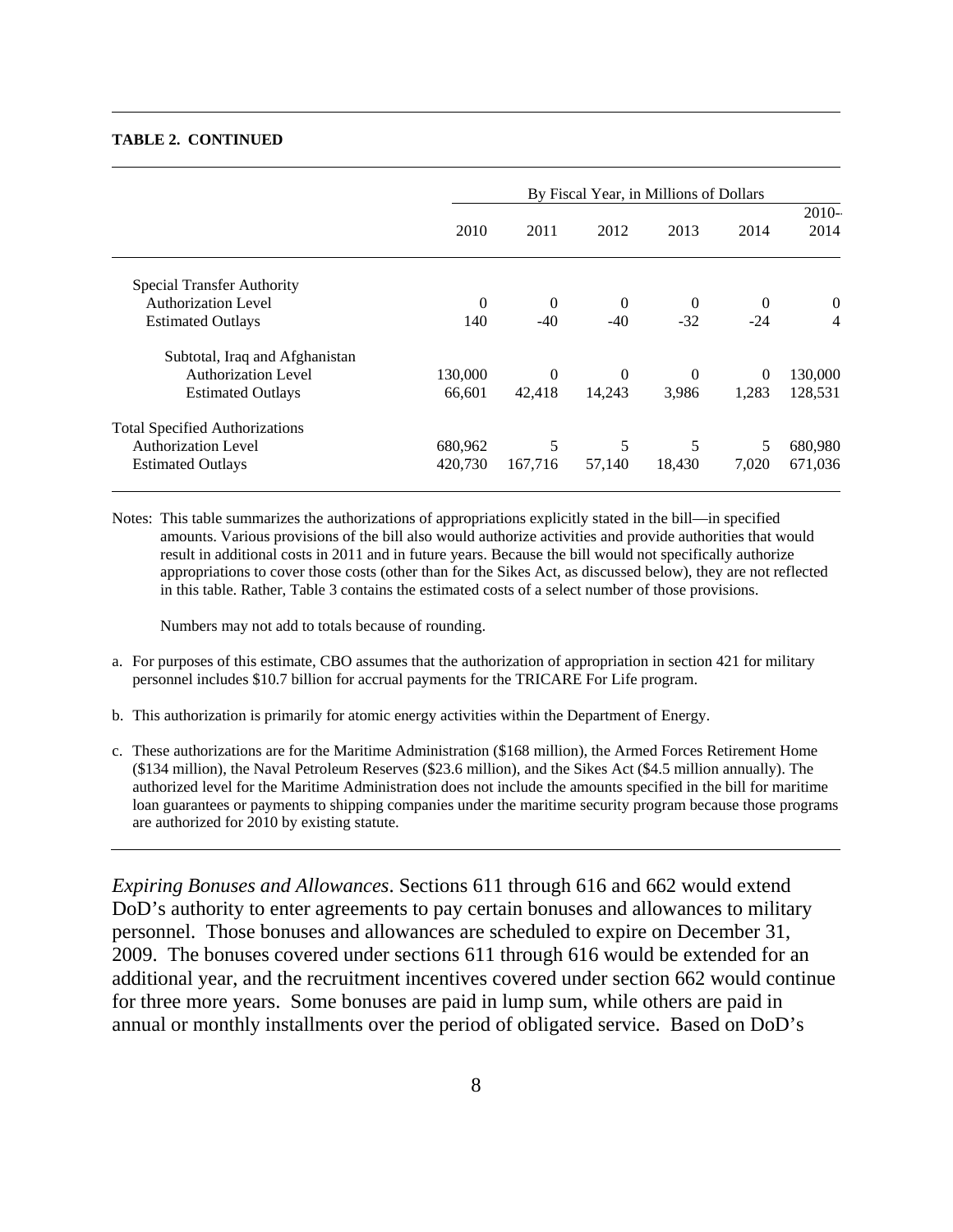budget submission for fiscal year 2010, CBO estimates that extending those authorities would cost \$1.7 billion in 2010 and \$2.8 billion over the 2010-2014 period.

*Transportation Allowances*. Sections 631 and 634 would improve transportation benefits for certain servicemembers when they make a permanent change of station. Under section 631 military members accompanied by dependents of driving age could ship an additional privately owned vehicle at government expense to or from nonforeign duty stations outside the continental United States. Military bases in Guam, Alaska, and Hawaii would be the primary duty stations affected by this provision. Section 634 would increase the amount of baggage and household goods servicemembers in grades E-5 through E-9 are allowed to move by up to 500 pounds. Based on information from DoD, CBO estimates that providing both those expanded benefits would cost \$50 million in 2010 and \$347 million over the 2010-2014 period.

*Post-Deployment/Mobilization Respite Absence (PDMRA) Pay*. The PDMRA program was enacted on January 19, 2007, as part of the National Defense Authorization Act for Fiscal Year 2007 (Public Law 109-364) and was fully implemented by October 1, 2007. Section 663 would authorize the Secretary of Defense to pay current and former servicemembers up to \$200 for each day of leave earned under the PDMRA program that was not credited because the program was not yet fully implemented.

The PDMRA program provides additional administrative leave when a member of the armed forces deploys more frequently than the rate specified by DoD rotation policy. Based on information from DoD, CBO estimates that under section 663 DoD would pay about 8,100 former and 14,000 current servicemembers \$200 per day for an average of 13 PDMRA days. Implementing this section would cost \$57 million in 2010. Because this authority would expire after one year, there would be no costs beyond 2010.

*Proration of Imminent Danger Pay*. Section 618 would allow the Secretary of Defense to prorate certain types of special and incentive pay. Based on information from DoD, CBO expects that DoD would use the authority to prorate imminent danger pay starting in 2011. Under current law, DoD pays \$225 per month to servicemembers who spend any part of a month in areas designated by DoD as qualifying for imminent danger pay. The authority in this section would allow DoD to pay servicemembers a prorated amount for that part of a month that members are in the designated area. CBO estimates that about 10,300 members of the armed forces would earn a partial month of imminent danger pay (i.e., about 4,700 would earn half a month and 5,600 would earn one quarter of a month, on average). Thus, CBO estimates that implementing this section would save \$21 million in 2011 and \$28 million annually over the 2012-2014 period.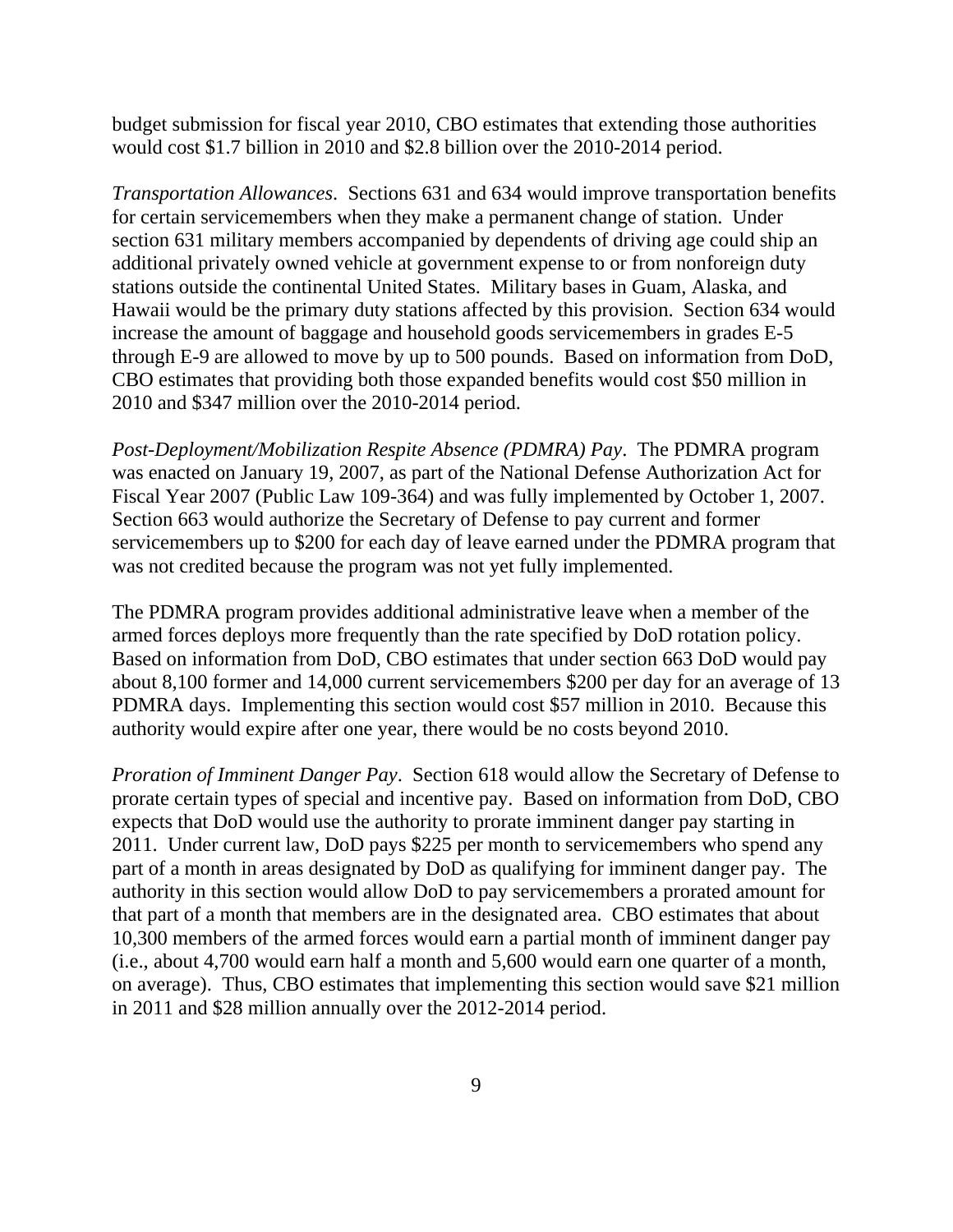|                                               |                         | By Fiscal Year, in Millions of Dollars |                  |                  |                  |               |  |
|-----------------------------------------------|-------------------------|----------------------------------------|------------------|------------------|------------------|---------------|--|
|                                               | 2010                    | 2011                                   | 2012             | 2013             | 2014             | 2010-<br>2014 |  |
|                                               | <b>FORCE STRUCTURE</b>  |                                        |                  |                  |                  |               |  |
| <b>Active-Duty End Strengths</b>              | 8,145                   | 7,351                                  | 5,513            | 5,269            | 5,148            | 31,426        |  |
| Army Temporary 30,000 Increase                | $\mathbf{0}$            | 2,133                                  | 4,206            | 2,053            | $\theta$         | 8,392         |  |
| <b>Reserve Component End Strengths</b>        | 571                     | 545                                    | 198              | 201              | 206              | 1,721         |  |
| <b>Reserve Technicians End Strengths</b>      | 13                      | 26                                     | 27               | 27               | 27               | 120           |  |
| <b>COMPENSATION AND BENEFITS (DOD)</b>        |                         |                                        |                  |                  |                  |               |  |
| Pay Raises                                    | 351                     | 481                                    | 493              | 503              | 511              | 2,339         |  |
| <b>Expiring Bonuses and Allowances</b>        | 1,741                   | 604                                    | 139              | 222              | 143              | 2,849         |  |
| <b>Transportation Allowances</b>              | 50                      | 71                                     | 74               | 75               | 77               | 347           |  |
| <b>PDMRA Pay</b>                              | 57                      | $\boldsymbol{0}$                       | $\mathbf{0}$     | $\boldsymbol{0}$ | $\theta$         | 57            |  |
| Proration of Imminent Danger Pay              | $\boldsymbol{0}$        | $-21$                                  | $-28$            | $-28$            | $-28$            | $-105$        |  |
| National Guard Youth Challenge Program        | 20                      | 21                                     | 21               | 21               | 22               | 105           |  |
| <b>Other Military Compensation Provisions</b> | 22                      | 23                                     | 33               | 33               | 34               | 145           |  |
|                                               |                         | DEFENSE HEALTH PROGRAM                 |                  |                  |                  |               |  |
| <b>TRICARE</b> Prior to Activation            | 92                      | 83                                     | 63               | 53               | 56               | 347           |  |
| Chiropractic Care                             | 5                       | 11                                     | 12               | 12               | 13               | 53            |  |
| TRICARE for Grey-Area Retirees                | 10                      | 5                                      | $\boldsymbol{0}$ | $\boldsymbol{0}$ | $\boldsymbol{0}$ | 15            |  |
| <b>Dental Care for Survivors</b>              | $\overline{2}$          | $\overline{2}$                         | $\overline{2}$   | $\overline{2}$   | $\overline{2}$   | 10            |  |
|                                               | <b>OTHER PROVISIONS</b> |                                        |                  |                  |                  |               |  |
| Multiyear Procurement (F/A-18 E/F and EA-18G  |                         |                                        |                  |                  |                  |               |  |
| Aircraft)                                     | 2,725                   | 2,907                                  | 2,034            | $\Omega$         | $\mathbf{0}$     | 7,666         |  |
| Multiyear Procurement (DDG-51 Destroyers)     | 2,020                   | 4,180                                  | 2,160            | 4,470            | 2,320            | 15,150        |  |
| Wage Rates for Construction on Guam           | 2,100                   | 2,700                                  | 2,600            | 2,500            | 300              | 10,200        |  |
| <b>Renewable Aviation Fuel</b>                | $\mathbf{0}$            | $\boldsymbol{0}$                       | 20               | 80               | 150              | 250           |  |
| Hybrid and Electric Vehicles                  | 30                      | 27                                     | 24               | 20               | 16               | 117           |  |
| <b>School of Nursing</b>                      | 72                      | 15                                     | 5                | 6                | 6                | 104           |  |
| Decontamination of Culebra                    | $\Omega$                | 25                                     | $\theta$         | $\Omega$         | $\Omega$         | 25            |  |
|                                               |                         |                                        |                  |                  |                  |               |  |

#### **TABLE 3. ESTIMATED AUTHORIZATIONS OF APPROPRIATIONS FOR SELECTED PROVISIONS IN H.R. 2647**

Notes: For every item in this table, the 2010 levels are assumed to be included in amounts specifically authorized to be appropriated by the bill (and reflected in Tables 1 and 2). Amounts shown in this table for 2011 through 2014 are not included in Tables 1 or 2 because authorizations for those amounts would be covered by specific authorizations in future years.

 Figures shown here may not add to numbers in the text because of rounding; PDMRA = Post-Deployment/Mobilization Respite Absence.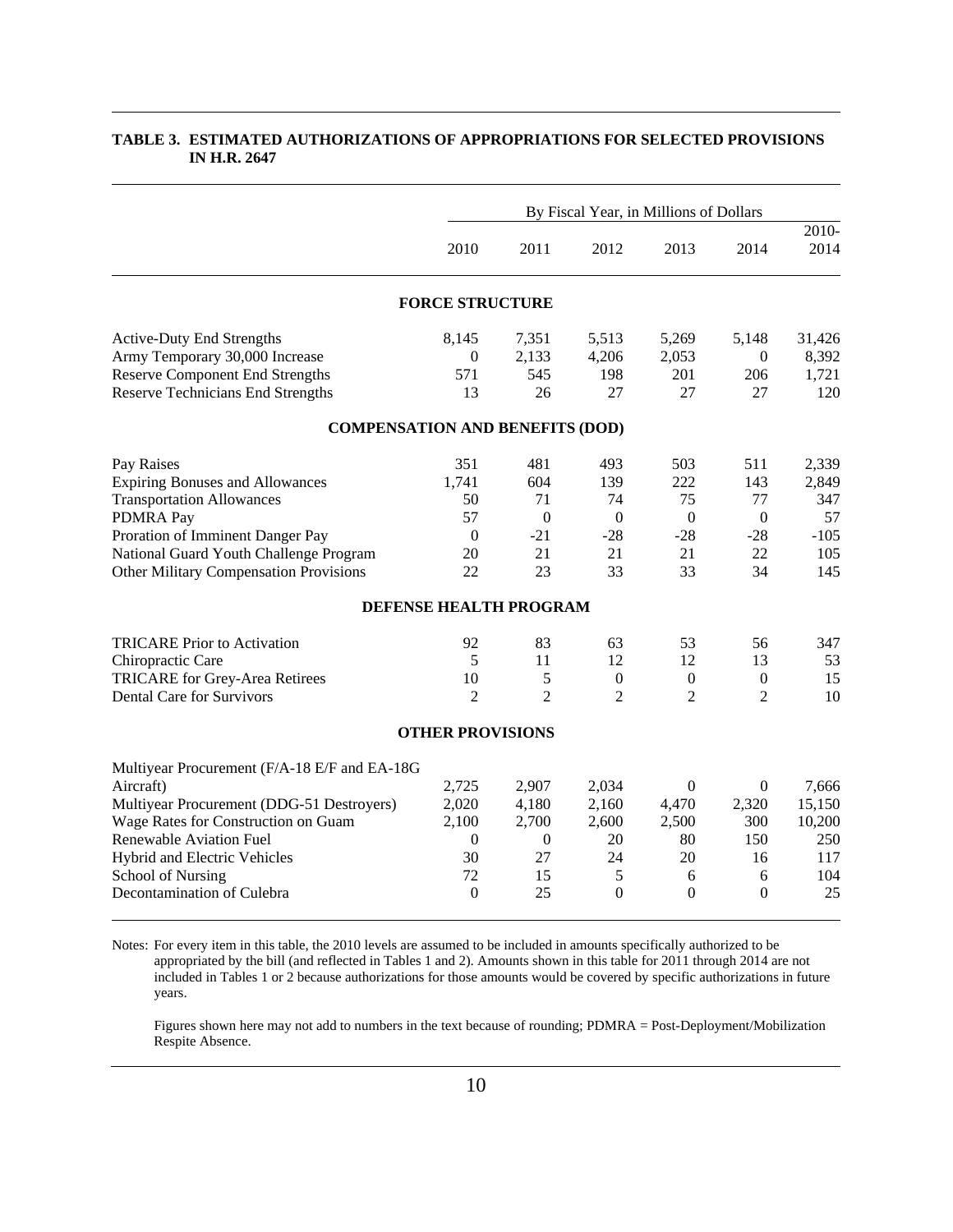*National Guard Youth Challenge Program*. Section 593 would authorize DoD to pay a larger share of the cost to operate the National Guard Youth Challenge Program, raising the maximum from 60 percent to 75 percent of the costs. CBO estimates that this change would cost \$20 million in 2010 and \$105 million over the 2010-2014 period.

*Other Military Compensation Provisions*. CBO estimates that other provisions in titles V and VI would increase DoD military compensation costs by \$145 million over the 2010- 2014 period. Those other provisions would:

- Extend stabilization pay to officers who are reassigned to lower grades. Stabilization pay allows servicemembers to retain their existing level of pay when they change military fields and are reassigned to a lower-paying rank.
- Provide a monthly allowance for members with catastrophic injuries or illnesses that are combat related, to defray the cost of either a medical or personal attendant.
- Limit the collection of overpayments of pay and allowances paid in error to servicemembers.
- Extend for two years the expiring authority for a member of the armed forces to accumulate and carry over an additional 15 days of leave earned above the otherwise maximum statutory limit of 60.
- Increase the number of students who may participate in the Health Professionals Scholarship Program and reserve up to 300 scholarships for students in degree programs for mental health care.
- Grant permanent authority for the Secretary of Defense to allow children of members of foreign militaries to attend, tuition free, the schools in Mons, Belgium operated by the Defense Dependents' Education System.

**Defense Health Program.** Title VII contains several provisions that would affect the health care benefits provided by DoD.

*TRICARE Prior to Activation*. Section 706 would allow reserve component members and their dependents to receive the same TRICARE benefits as active-duty members for up to 180 days prior to being called-up for active service. Currently, such coverage is limited to 90 days. (Once a reserve member starts his active service, he receives the same pay and benefits as regular active-duty members.) Based on current reserve activation statistics, CBO estimates that in the first full year about 100,000 reserve component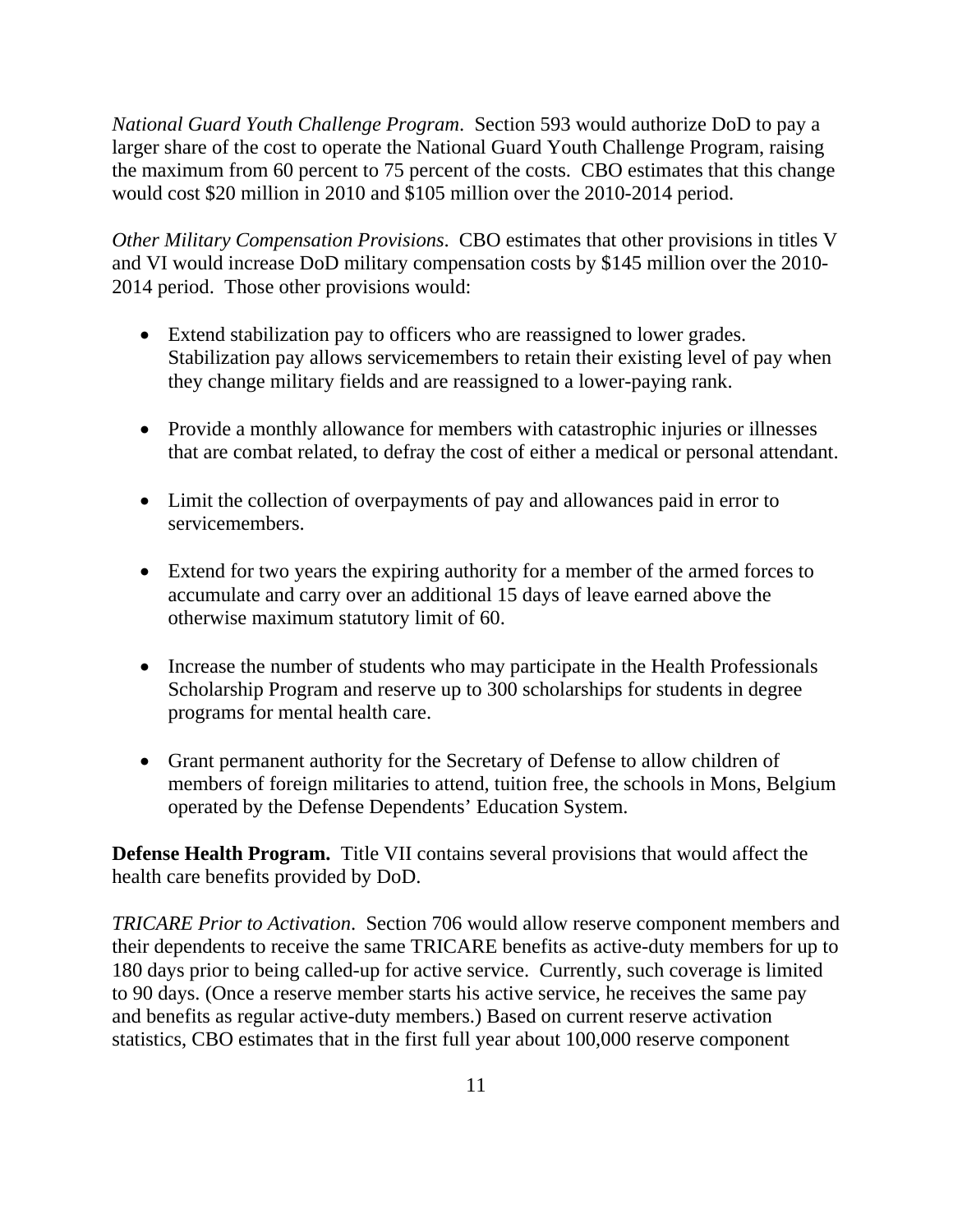members could benefit from the extra 90 days of TRICARE coverage. An analysis of reserve component survey data indicates that many of those reserve members have access to other health insurance. Based on this information, CBO estimates that only about twothirds of them would actively use the benefit.

Based on cost data from current TRICARE programs, CBO estimates the cost to provide an additional 90 days of TRICARE benefits would be, on average, about \$2,000 for each participating reserve component member. After accounting for the time needed to issue new regulations, CBO estimates this expanded authority would cost about \$92 million in 2010. Annual costs would decrease over time because CBO assumes the number of activated reserve members will eventually decline. In total, CBO estimates section 706 would cost \$347 million over the 2010-2014 period.

*Chiropractic Care*. Section 702 would require DoD to provide chiropractic services to all current active-duty members. Currently, chiropractic care is only available to active-duty members at 60 military treatment facilities (MTFs). Based on an analysis of current military base population reports, CBO estimates that about 900,000, or roughly twothirds, of the 1.4 million active-duty members are currently able to receive chiropractic services.

To estimate the cost of providing care to the rest of the active-duty population, CBO used information from the final report of DoD's chiropractic health care demonstration program, which took place between 1995 and 1999 (Birch and Davis Associates, Inc., 2000). Based on that information, with adjustments for both inflation and expected savings from reduced usage of other forms of health care, CBO estimates that extending chiropractic care to the remainder of the active-duty population would result in 160,000 additional visits to chiropractors each year, at a net cost of about \$55 per visit, or about \$9 million per year.

Section 702 also would authorize a demonstration program to provide chiropractic care to deployed forces. CBO estimates such a program would cost about \$12 million over a five-year period, based on cost data from previous DoD chiropractic demonstration programs. In total, CBO estimates that section 702 would cost \$53 million over the 2010-2014 period.

*TRICARE for Grey-Area Retirees*. Section 704 would establish a new TRICARE program for reserve component members who have completed 20 years of service but have not yet reached the age of 60 (so called "grey-area" retirees). The program would offer benefits and cost sharing similar to that offered as part of the TRICARE Standard health plan. However, to participate in the program beneficiaries would be required to pay premiums equal to the cost of the services provided. Because the collection of those premiums are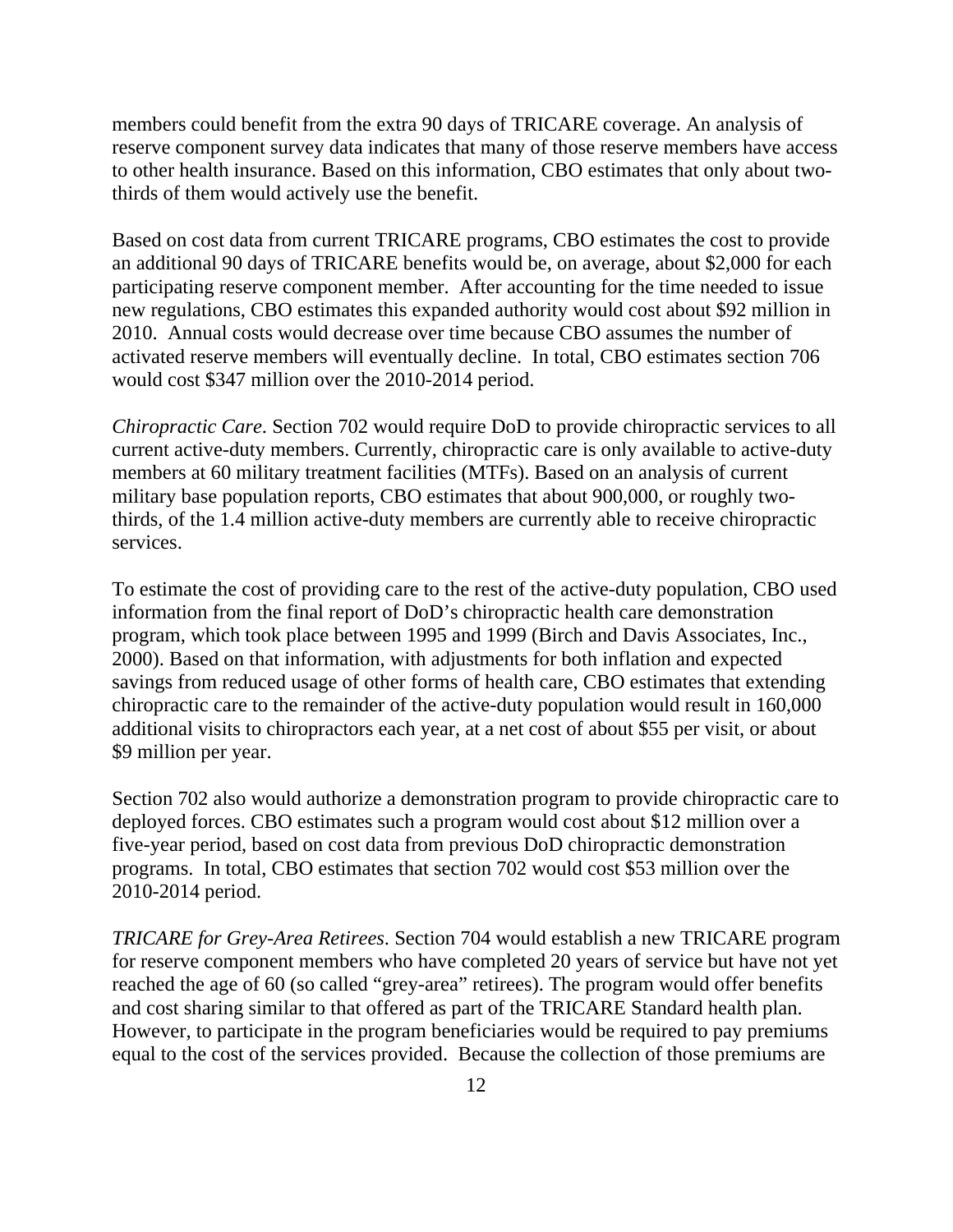supposed to offset the added costs to DoD, CBO estimates the net cost to the government of this new program should be insignificant over the long-run. DoD would incur some start-up costs related to outreach and changes to personnel databases. CBO estimates those costs would total about \$15 million over the 2010-2011 period, based on start-up costs from the TRICARE Reserve Select Program.

*Dental Care for Survivors*. Section 703 would extend TRICARE dental benefits to the survivors of members who die on active duty until they reach the age of 21, or, if they are still enrolled in college, age 23. Currently, dental benefits for survivors cease three years after the death of the sponsor. Based on DoD casualty statistics, demographic information, and budget data, CBO estimates this section would allow about 7,000 additional survivors to receive dental benefits through the TRICARE program each year, at an annual cost of about \$300 per person. In total, CBO estimates this extended benefit would cost \$2 million per year.

**Multiyear Procurement**. Multiyear procurement is a special contracting method authorized in title 10, United States Code, section 2306b, that permits the government to enter into contracts covering acquisitions for more than one year but not more than five years, even though the total funds required for every year are not appropriated at the time the contracts are awarded. As part of such a contract, the government commits to purchase all items specified at the time the contract is signed, including those to be produced and paid for in subsequent years. Because multiyear procurement allows a contractor to plan for more efficient production, such a contract can reduce the cost of an acquisition compared with the cost of buying the items through a series of annual procurement contracts.

Such contracts frequently include provisions that require DoD to pay for unrecovered fixed costs in the event that the contract is canceled before completion. DoD does not budget for, obtain, or obligate funds sufficient to pay for those contractual commitments at the time they are incurred. Authorizing DoD to initiate a multiyear procurement program with such unfunded cancellation liabilities provides contract authority—a form of budget authority—because it allows the department to incur that liability in advance of appropriations. CBO believes that the full cost of such liabilities should be recorded in the budget at the time they are incurred. The failure to request funding for cancellation liabilities may distort the resource allocation process by understating the cost of decisions made for the budget year and may require a future Congress to pay for decisions made today.

Section 124 would authorize the Department of the Navy to enter into a multiyear procurement contract for F/A-18 E/F fighter/attack aircraft and EA-18G electronic attack aircraft. The department has not requested multiyear procurement authority, and its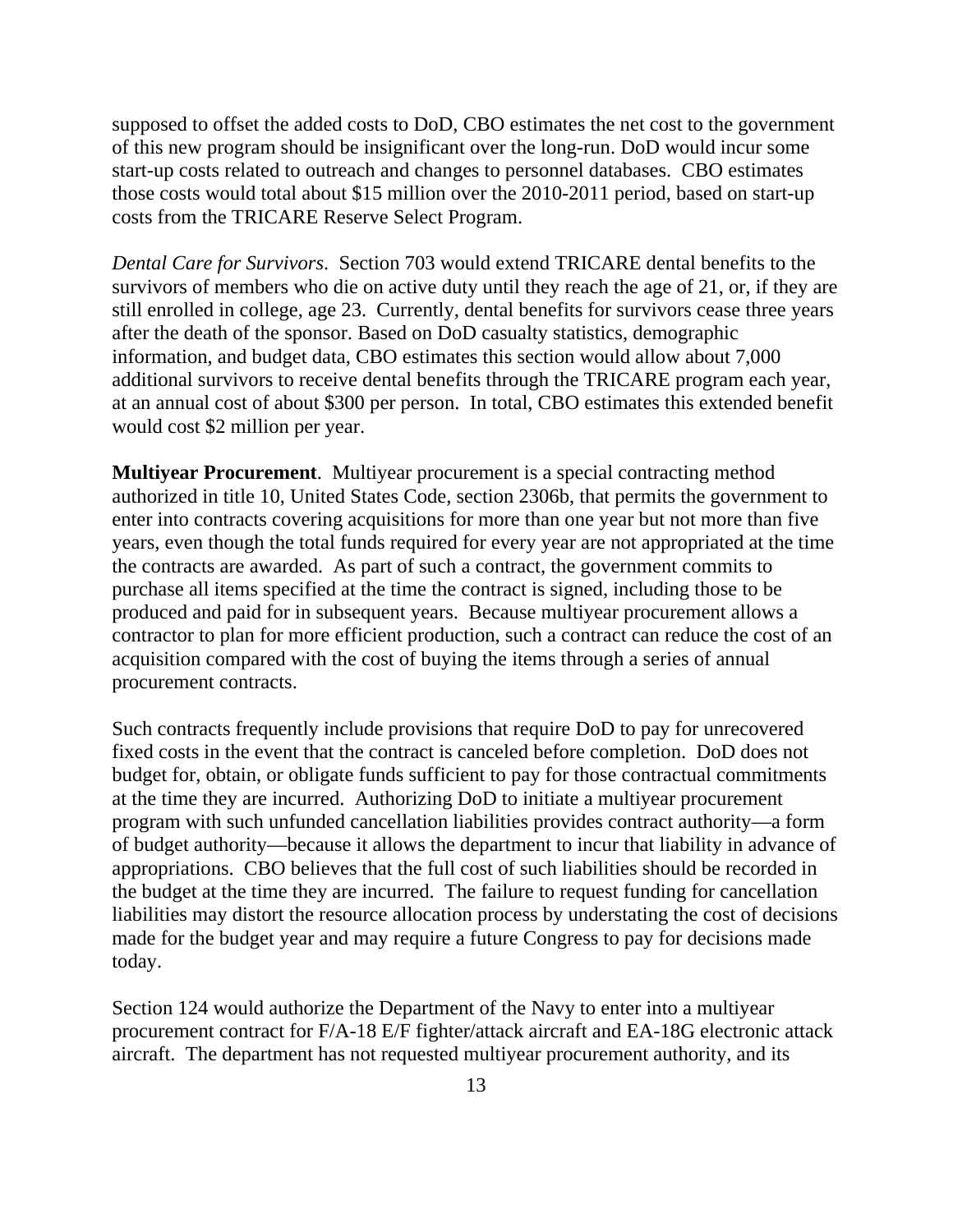acquisition plans for those aircraft are unclear after 2010. The President's budget includes a request for funding for nine F/A-18 E/Fs and 22 EA-18Gs for 2010, but does not provide information on procurement plans in subsequent years. In the 2009 budget, DoD planned to purchase a total of 89 of those two aircraft models over the 2010-2012 period. If the department enters a multiyear procurement contract to purchase 31 aircraft in 2010 and another 58 aircraft over the 2011-2012 period, costs would total \$7.7 billion, CBO estimates. Because the Navy procured F/A-18 E/F aircraft under two previous multiyear contracts, CBO estimates that new cancellation liabilities for a third such contract would likely be small.

Section 125 would authorize the Department of the Navy to enter into a multiyear procurement contract for DDG-51 Arleigh Burke-class destroyers. In place of continuing procurement of DDG 1000 class ships, the Department has requested funds for restarting DDG-51 production in 2010 (The Navy last purchased a DDG-51 ship in 2005). Based on information from the Defense Department, CBO estimates that the Navy would purchase a total of seven DDG-51 ships over the 2010-2014 period. CBO estimates that if the department used the authority in this section, it would enter a contract to acquire those seven ships at a total cost of about \$15.2 billion.

**Wage Rates for Construction on Guam**. DoD is realigning U.S. forces from Okinawa and the Japanese mainland to Guam, a process that will increase the number of active duty personnel on the island to about 19,000 from a current level of 6,400 and the number of military family members to about 19,000 from 7,700. That growth in population will require the construction of over \$10 billion worth of new facilities, family housing units, and utilities infrastructure, according to DoD. Section 2833 would require construction firms that get contracts for those projects to pay their workers wages consistent with the labor rates in Hawaii. According to data from the Joint Guam Program Office, wage rates in Hawaii are about 250 percent higher than wage rates on Guam. Because labor costs account for about 40 percent of project costs, increasing wage rates as required by section 2833 would double the cost of completing the construction projects necessary for the realignment of forces.

The costs of realigning forces to Guam is being shared by the U.S. and Japanese governments; DoD will contribute \$4.2 billion, the Japanese will contribute \$2.8 billion, and arrange for third parties to finance \$3.2 billion worth of family housing construction and utility system improvements. Although the cost of all projects would increase, CBO does not expect that the Japanese government would increase its share; thus, the U.S. government would need to provide the additional funds necessary to complete construction. The growth in labor costs that would result from enacting section 2833 would increase the need for discretionary appropriations by about \$10 billion over the 2010-2014 period, CBO estimates.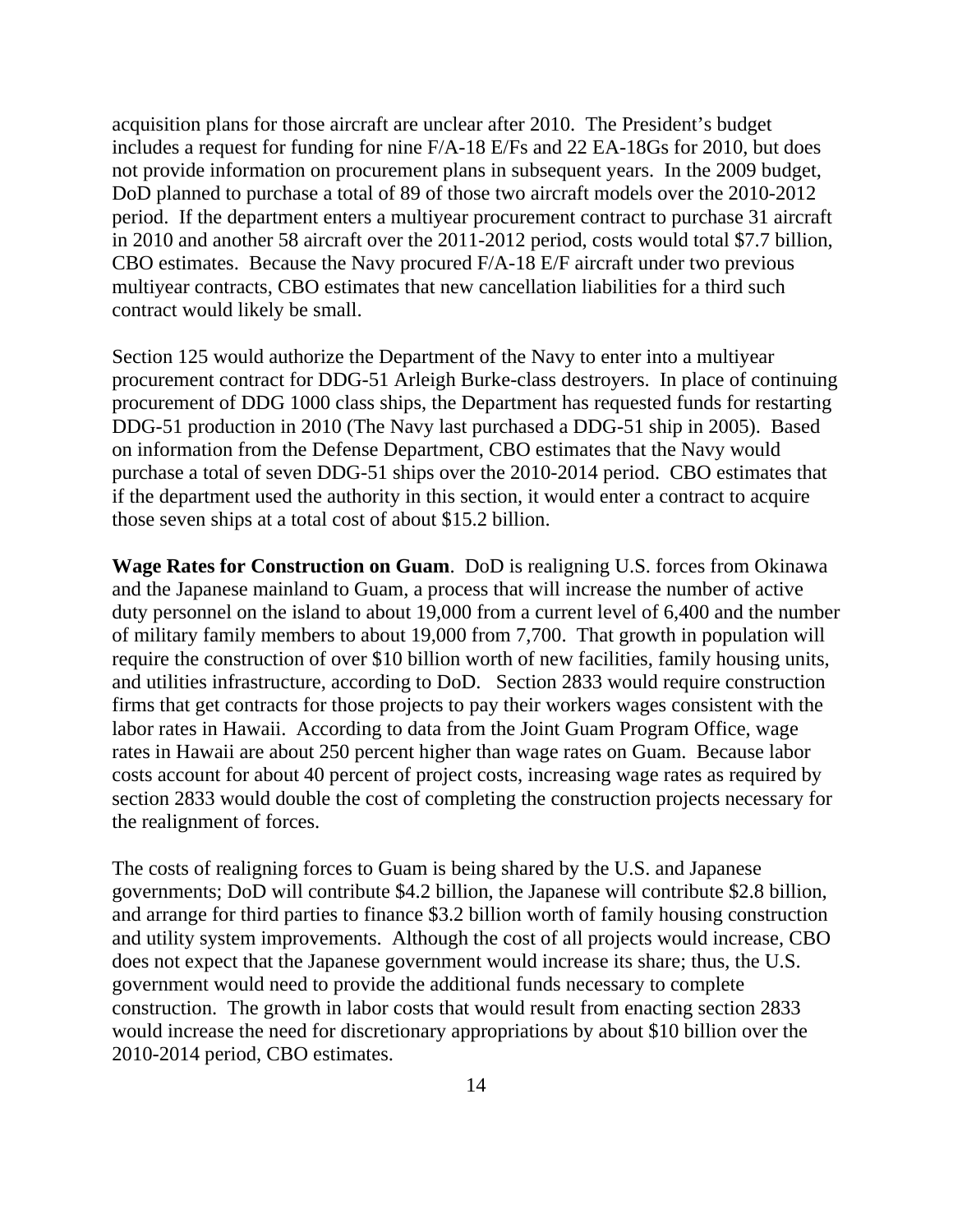**Renewable Aviation Fuel**. Under section 334, DoD would establish a goal to procure from renewable sources, at least 25 percent of the aviation fuel it consumes in the continental United States. (Renewable fuels are produced from plant or animal matter, or from gas emitted from landfills, sewage, or decaying organic matter.) On the basis of its current consumption of aviation fuel, the department would need to procure 12 million barrels of renewable fuel each year to achieve that goal. It would take several years to select a source for such fuel and to conduct the testing necessary to confirm that such fuel would be suitable for use in military aircraft. Thus, CBO assumes that the department would begin purchasing small amounts of renewable aviation fuel in 2012, increasing the amount purchased each year by about a million barrels, until it meets the goal of an estimated 12 million barrels purchased annually by 2025.

Although federal subsidies reduce their price, renewable fuels are more expensive than conventional petroleum products. Biodiesel prices averaged 55 cents more per gallon than conventional diesel over the 2006-2008 period. However, that difference includes the federal biodiesel tax credit and other subsidies that effectively reduce the price of biodiesel by \$1.00 per gallon. Because the federal government cannot benefit from the value of federal tax subsidies, the additional cost for biodiesel for government use over that period would have averaged \$1.55 more per gallon than regular diesel—a 50 percent premium. CBO assumes that DoD would pay a similar premium for renewable aviation fuel compared to the cost of conventional jet fuel.

CBO estimates that DoD would procure a total of 4.5 million barrels of aviation fuel from renewable sources over the 2012-2014 period, at an average of \$55 more per barrel, increasing expenditures on fuel by \$250 million. If DoD achieves the goal of procuring 25 percent of domestically consumed jet fuel from renewable source by 2025, it would expend about \$900 million more per year for fuel than if it relied solely on conventional jet fuel, CBO estimates.

**Hybrid and Electric Vehicles**. Under section 2842, DoD would increase its procurement or lease of electric or hybrid vehicles to the extent that such vehicles meet the department's needs and are reasonably comparable in cost to vehicles with internal combustion engines over the life of the vehicles. CBO assumes that 25 percent of the vehicles the department acquires in 2010 and after would be electric or hybrid vehicles.

According to information from GSA, the federal government replaces its vehicle fleet on a 10-year cycle. The Department of Defense owns and leases a total of about 190,000 vehicles, and replaces roughly 19,000 of those vehicles each year. Hybrid vehicles cost about \$7,000 more than a conventional vehicle of similar size. If 25 percent of the vehicles replaced each year were hybrid or electric, acquisition costs would increase by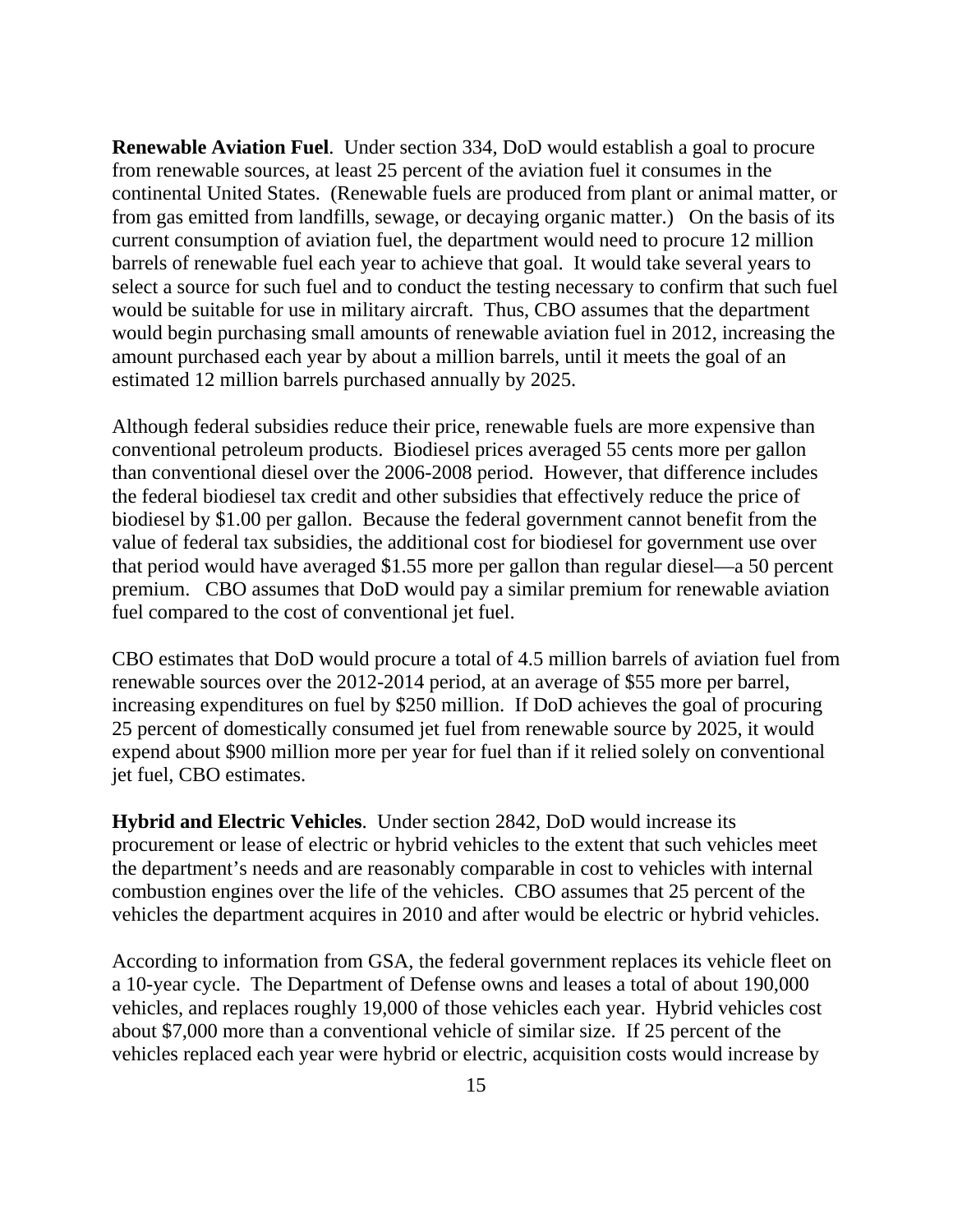about \$33 million annually compared to the cost of procuring a fleet of all conventional vehicles. The department would begin to realize some savings in fuel costs as hybrid vehicles were fielded, but initially those savings would be minimal because of the small number of hybrids and electric vehicles in the fleet. Over the 2010-2014 period, vehicle acquisition and operation costs would increase by \$117 million.

**School of Nursing**. Section 933 would establish a bachelor's degree program in nursing at the Uniformed Services University (USU). The school would be required to have 25 or more nurses in its first graduating class, 50 or more nurses in the second graduating class, and 100 or more in each subsequent class. DoD reports that USU does not have the facilities necessary to house the nursing program. CBO estimates that construction of a nursing facility would cost \$84 million. In addition, CBO estimates the cost to run the program over the 2010-2014 period would total \$20 million for faculty salaries, administrative costs, and other expenses. In total, section 933 would cost \$72 million in 2010 and \$104 million over the 2010-2014 period.

**Decontamination of Culebra**. Section 2815 would repeal a provision in the Military Construction Authorization Act, 1974, that prohibits the use of the former naval bombardment range on Culebra, Puerto Rico, for any purpose that would require decontamination and removal of expended ordnance. Lifting that prohibition would allow the Army Corps of Engineers to clean up the area at a cost of \$25 million over the 2010-2014 period, assuming appropriation of the necessary amounts.

#### **Direct Spending**

While several provisions in H.R. 2647 would affect direct spending, CBO estimates that, on net, that effect would be insignificant over the 2010-2014 period and the 2010-2019 period.

**Shift of Military Retirement Payments**. Section 422 would repeal section 1002 of the Duncan Hunter National Defense Authorization Act for Fiscal Year 2009 (Public Law 110-417), which shifted 1 percent of military retirement payments from September 2013 to October 2013. Based on the amounts of current outlays for military retirement annuities, and taking into account expected inflation and changes in the number of retirees, CBO estimates that repeal of section 1002 would shift \$43 million in outlays from fiscal year 2014 to fiscal year 2013.

**Stockpile Sales.** Section 1412 would extend by two years the period to sell cobalt from the National Defense Stockpile as previously authorized in the National Defense Authorization Act for Fiscal Year 1998 (Public Law 105-85 and most recently revised by Public Law 110-417). That authority is set to expire on September 30, 2009, and CBO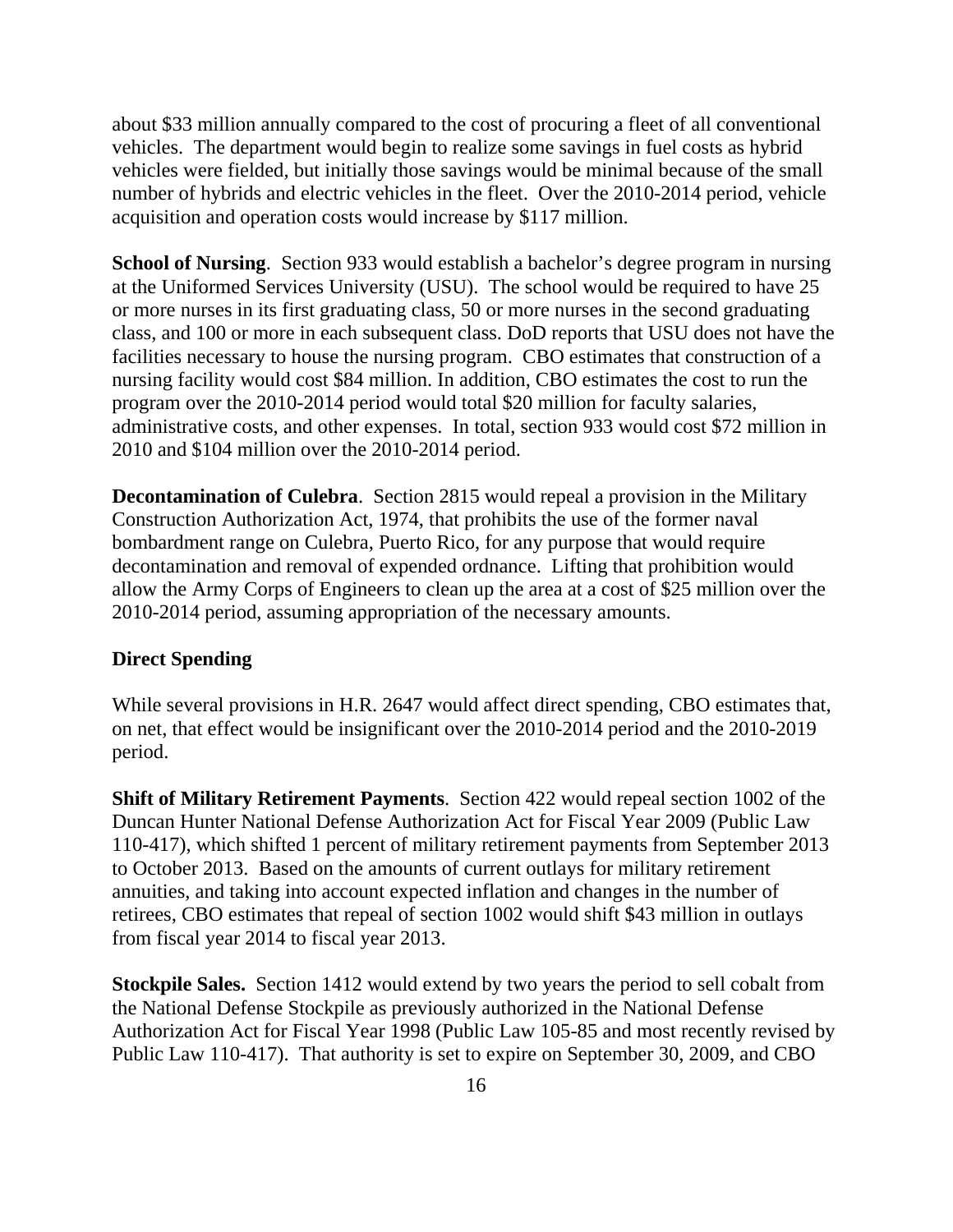expects that all remaining cobalt will be sold by that date. Thus, CBO estimates that no additional receipts would be achieved by extending the sales through fiscal year 2011.

**Other Provisions.** The following provisions would have an insignificant effect on direct spending, primarily because they would affect few individuals or because they authorize both the collection and spending of funds so that the net budgetary impact would be quite small.

- Section 503 would forbid any time spent by a member in the Seaman to Admiral program from counting towards the 20 years of service needed to earn a military retirement.
- Section 532 would increase the number of private-sector civilians who may attend the National Defense University. The university has the authority to collect and spend any tuition it receives.
- Section 641 would allow reserve retirees to have their annuities recalculated for any additional time served in an active status after the age of 60.
- Section 642 would allow certain active-duty members who are eligible for retirement and who join the selected reserves to have their retirement annuities recalculated at age 60.
- Section 704 would allow the Secretary of Defense to collect and spend premiums as part of a new health benefit for certain former members who are eligible for a reserve retirement.
- Section 904 would allow certain private-sector employees to attend the Defense Cyber Investigations Training Academy. Under this section, the Secretary of Defense would charge those students tuition and then retain and spend those funds.
- Section 912 would make permanent a pilot program that allows DoD to provide satellite tracking services to non-U.S. government entities. Under this program DoD is allowed to charge fees to cover the costs of providing such services and to spend such fees.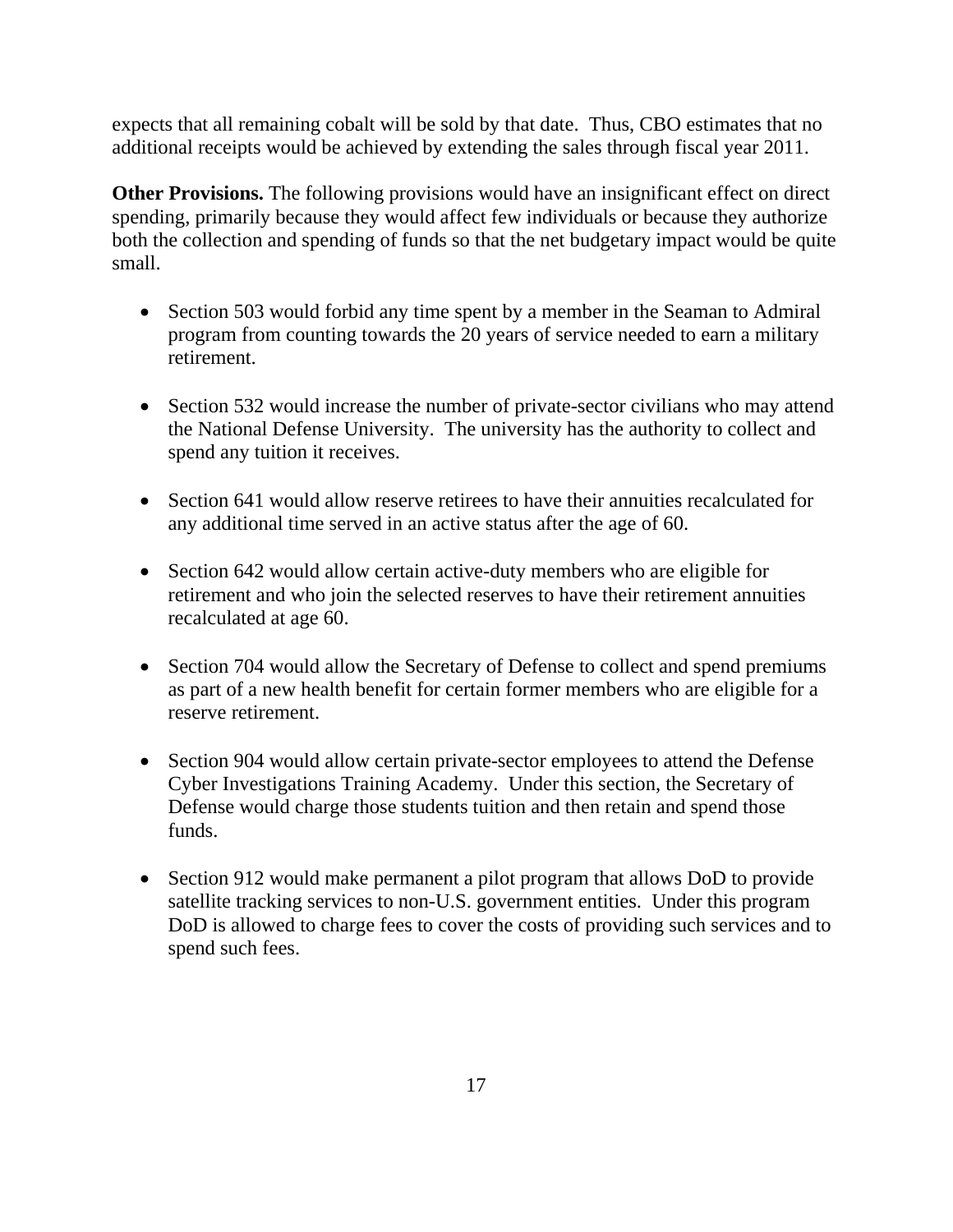- Section 1303 would allow DoD to accept contributions from the private sector and foreign governments for use on activities associated with the Cooperative Threat Reduction program. Spending of amounts contributed would be subject to appropriations. The authority to accept contributions would expire on December 31, 2012. Any amounts not spent by December 31, 2015 would be returned to the donor.
- Section 2817 would authorize the Secretary of the Air Force to accept contributions from public and private entities to demolish facilities on the former Almaden Air Force Station in California and to restore that property to a natural state. Spending of contributions would be subject to appropriation. CBO estimates that the collections from such authority would not be significant.
- Section 3502 would increase outlays by authorizing the Maritime Administration to make lump-sum payments for unused leave to certain former employees of the U.S. Merchant Marine Academy.

# **INTERGOVERNMENTAL AND PRIVATE-SECTOR IMPACT**

H.R. 2647 contains both intergovernmental and private-sector mandates as defined in UMRA. CBO estimates that the costs of the intergovernmental mandates would not exceed the threshold established in UMRA (\$69 million in 2009, adjusted annually for inflation). CBO cannot determine whether the costs to the private sector would exceed the annual threshold (\$139 million in 2009, adjusted annually for inflation).

# **Increasing the End Strength of Active Duty Forces and Expanding Protections under SCRA**

Sections 401, 403, and 412 would increase the costs of complying with existing intergovernmental and private-sector mandates by increasing the number of service members and reservists on active duty. Specifically, the number of active-duty service members would increase by more than 40,000 in fiscal year 2010, with an additional increase of 30,000 for the army in fiscal years 2011 and 2012 combined.

Those additional service members would be eligible for existing protections under the Servicemembers Civil Relief Act (SCRA). SCRA includes the right to maintain a single state of residence for purposes of state and local personal income taxes and the right to request a deferral in the payment of certain state and local taxes and fees.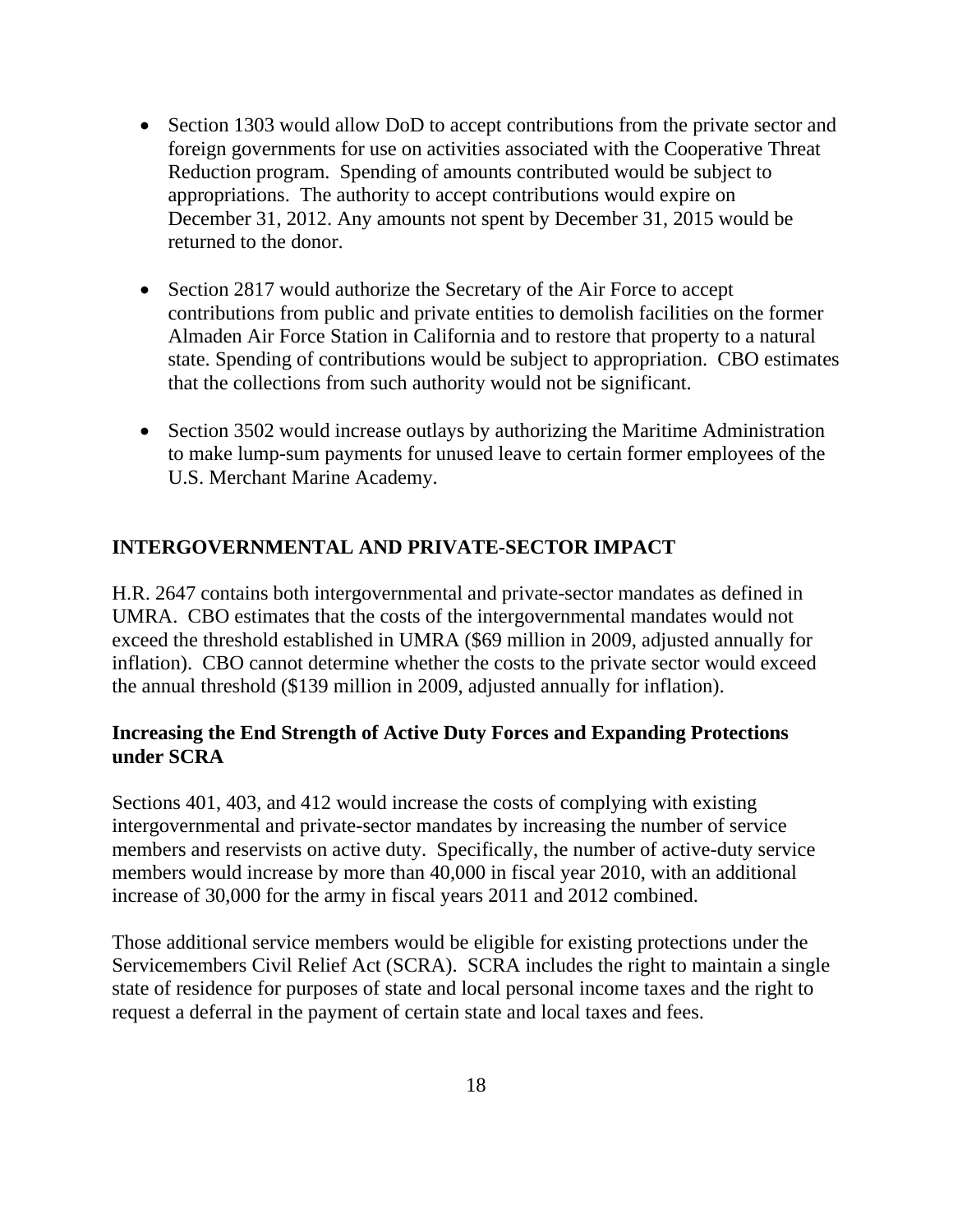SCRA also requires creditors to reduce the interest rate on servicemembers' loan obligations to 6 percent when the acquisition of such obligations predate active-duty service, allows courts to temporarily stay certain civil proceedings, such as evictions, foreclosures, and repossessions, and precludes the use of a servicemember's personal assets to satisfy the member's trade or business liability while he or she is in military service. Also, section 582 would include additional service contracts, such as those for multichannel video programming and Internet access, in the SCRA provision that allows servicemembers who receive deployment or permanent change-of-station orders to cancel or suspend contracts without incurring early-termination fees.

Extending these existing and proposed protections would impose mandates and could result in lost revenues to government and private-sector entities. CBO estimates that the net impact of the residency provisions on the collection of state and local government income taxes would be small, with some additional costs associated with delayed collections. Because public utilities and other public entities that would be affected by the bill's limitation on fees rarely impose such fees, the costs of those provisions also would be small.

CBO does not have sufficient information to estimate precisely the increased costs on the private sector of complying with the provisions in SCRA. Servicemembers' utilization of the various provisions of the SCRA depends on a number of uncertain factors, including how often and how long they are deployed. While some of the SCRA protections might affect a greater number of servicemembers, the cost per person could be relatively small. On the other hand, other SCRA protections could have relatively high per-person costs even though they affect a small number of servicemembers. Because the proposed increase in authorized active-duty and reserve end strength is relatively larger than the increases in recent years, CBO cannot determine whether the costs to the private sector would exceed the annual threshold.

#### **Changes to the Family Medical Leave Act**

Section 585 would amend provisions of the Family and Medical Leave Act (FMLA) to extend employment benefits of that act to certain service members and veterans. Because governmental and private-sector employers are required to comply with FMLA, the provision would impose both intergovernmental and private-sector mandates. CBO estimates that the costs of those mandates would fall below the annual thresholds established in UMRA.